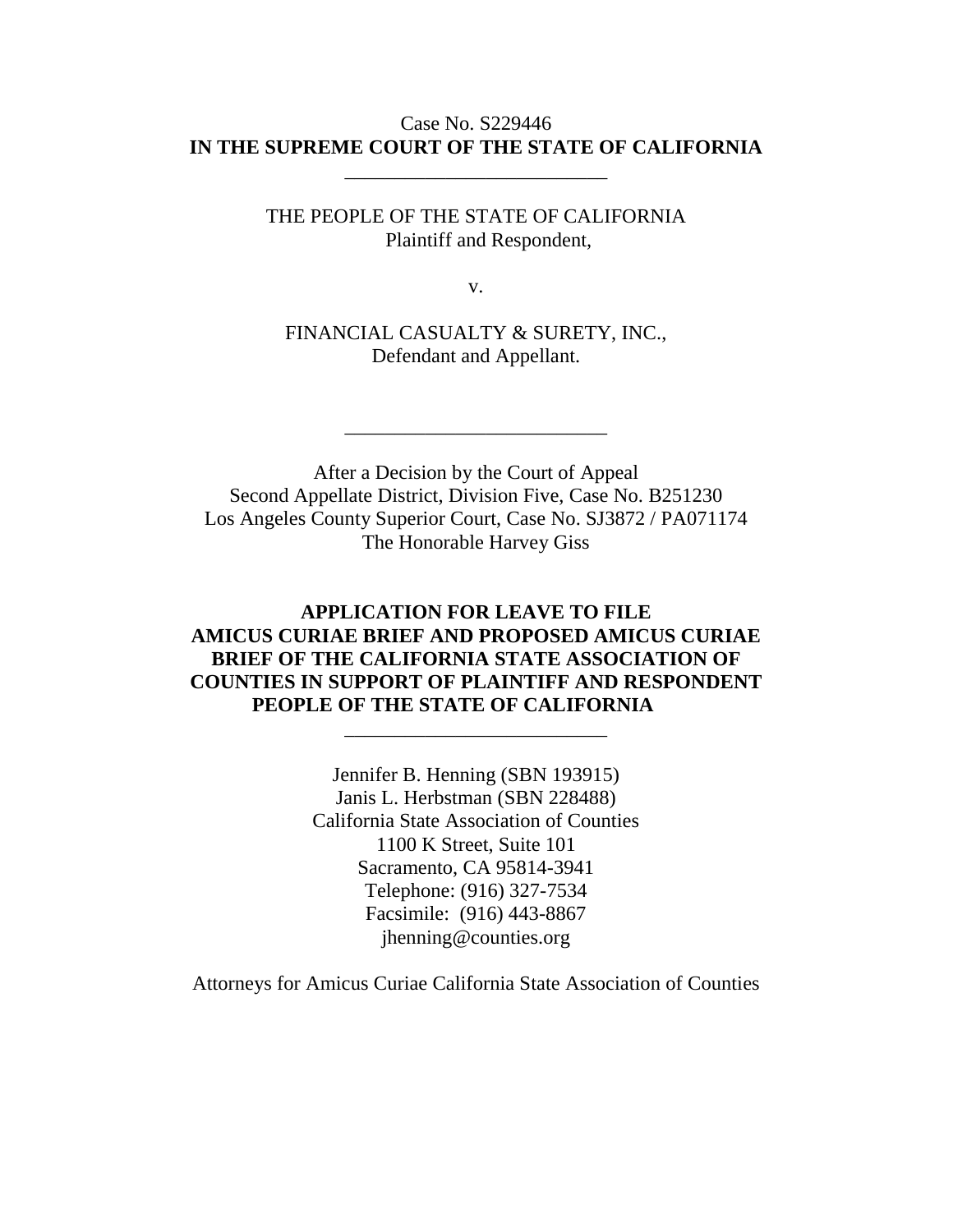#### **I. Motion for Leave to File Amicus Brief**

The California State Association of Counties seeks leave to file the attached amicus brief. $1$ 

#### **II. Interest of Amicus Curiae**

The California State Association of Counties ("CSAC") seeks leave to file the attached amicus brief in support of the People of the State of California, represented by the County of Los Angeles in this case ("People").

CSAC is a non-profit organization. The membership consists of 58 California counties. CSAC sponsors a Litigation Coordination Program, which is administered by the County Counsels' Association of California and is overseen by the Litigation Overview Committee, comprised of county counsels throughout the state. The Litigation Overview Committee monitors litigation of concern to counties statewide and has determined that this case is a matter affecting all counties. Specifically, this case presents important public policy issues related to bail forfeiture matters. Counties are tasked with administering bail forfeitures and counties are among the agencies that receive a portion of the forfeiture proceeds. Therefore, counties have an interest in ensuring that the forfeiture statutes are properly implemented.

<span id="page-1-0"></span> $1$  No party or counsel for a party authored the attached brief, in whole or in part. No one made a monetary contribution intended to fund the preparation or submission of this brief.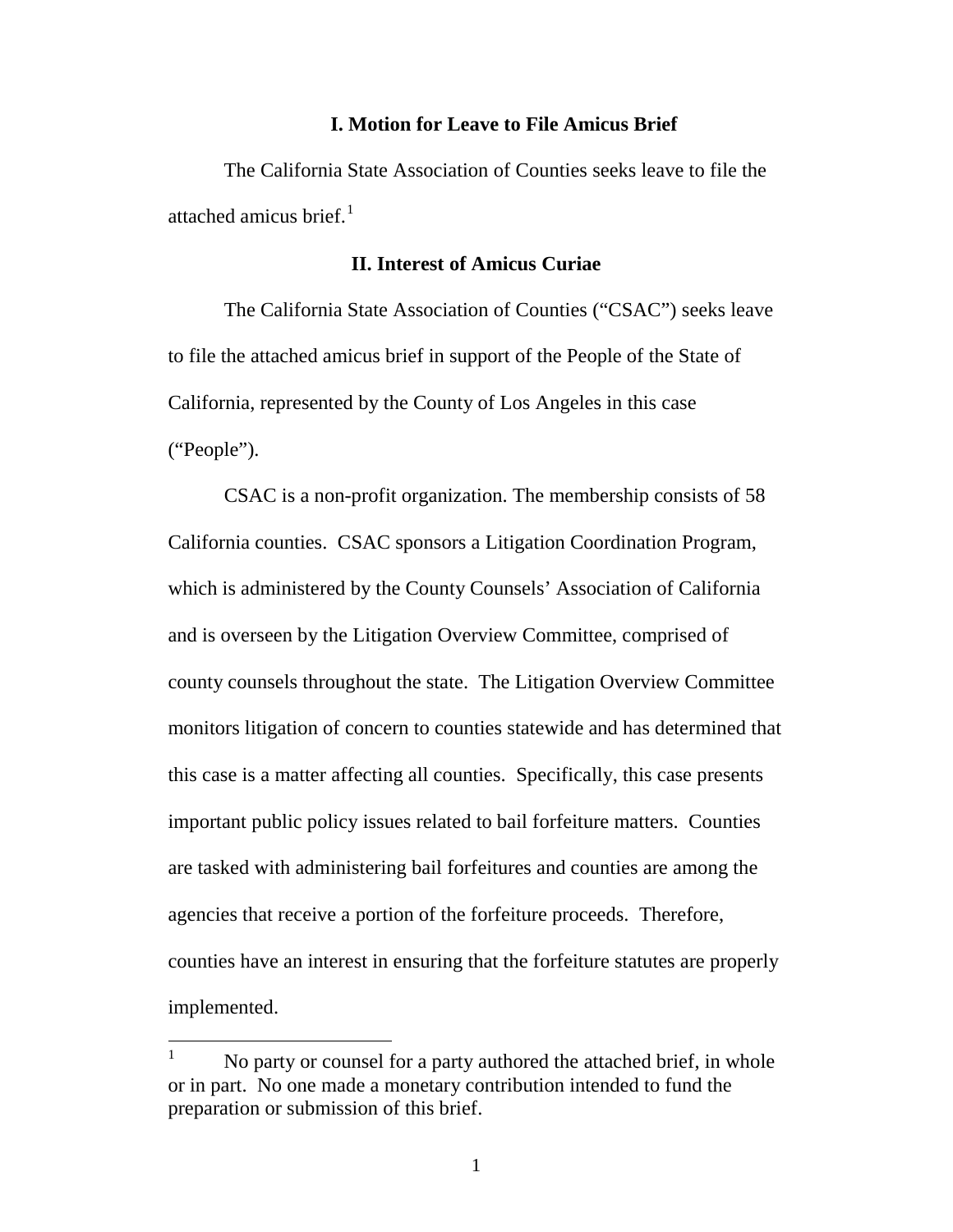#### **III. Reasons Why Filing an Amicus Curiae Brief is Desirable**

This case considers the required showing under the "good cause" requirement for an extension of the appearance period for returning a fugitive, and whether, upon a showing of due diligence by a surety, the burden shifts to the People to show that additional time is not likely to result in the fugitive's recapture. The courts of this State have held that extension of the appearance period is not automatic and a surety must show both due diligence in its pursuit of the defendant and some likelihood that the defendant will be returned with a grant of additional time. Appellant's novel burden shifting scheme is unsupported by the statute and the relevant case law.

Further, this case addresses a conflict among the appellate courts regarding how to measure the extension period. In this case, the Second District interpreted the language of the statute as limiting extensions to a maximum of 180 days, measured from the expiration of the initial appearance period provided under Penal Code section 1305. Thus, with the 185 days of the initial appearance period, and a possible 180 day extension, a surety has a total of 365 days to locate and return a defendant. In contrast, as argued by the surety in this case and concluded by the Fifth District in *People v. United States Fire Insurance Company* (2015) 242 Cal.App.4th 991, an extension period would run from the date of a judge's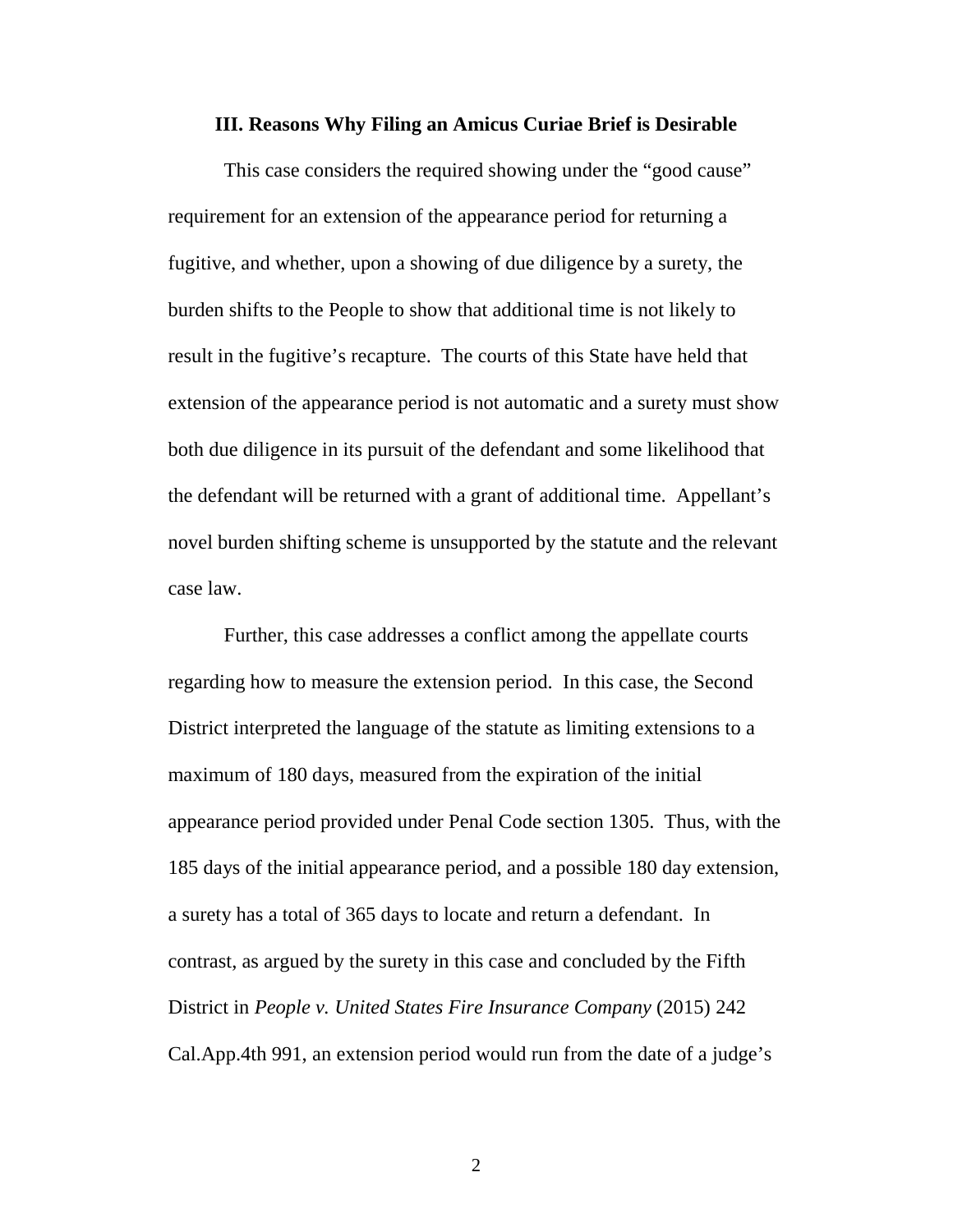order(s) granting an extension, allowing for wide inconsistencies between cases.

The public policy implications of the statute's interpretation are critical to CSAC. The Legislature intended to limit extensions following bond forfeiture and, in related statutes that rely on this section, provided for short timeframes for judgment and payment of the bond, if a defendant is not returned within a certain timeframe. The 185 days provided for the original appearance period, and the additional 180 days available under section 1305.4, provide a certain timeframe for the defendant to be returned rather than having the possibility of limitless delays that unreasonably prolong entry of judgment and payment of the bond.

CSAC has reviewed the briefing submitted by both parties in this matter. The proposed amicus brief does not duplicate the arguments, but is intended to provide additional arguments to assist the Court in deciding the matter. The Second District's interpretation of the Section 1305.4 in this case provides for a clear application of the statute that is consistent with legislative intent. In contrast, the interpretation favored by the surety would create unintended administrative burdens for courts and counties, and thus should be rejected.

For the foregoing reasons, CSAC respectfully requests that this Court accept the accompanying amicus curiae brief.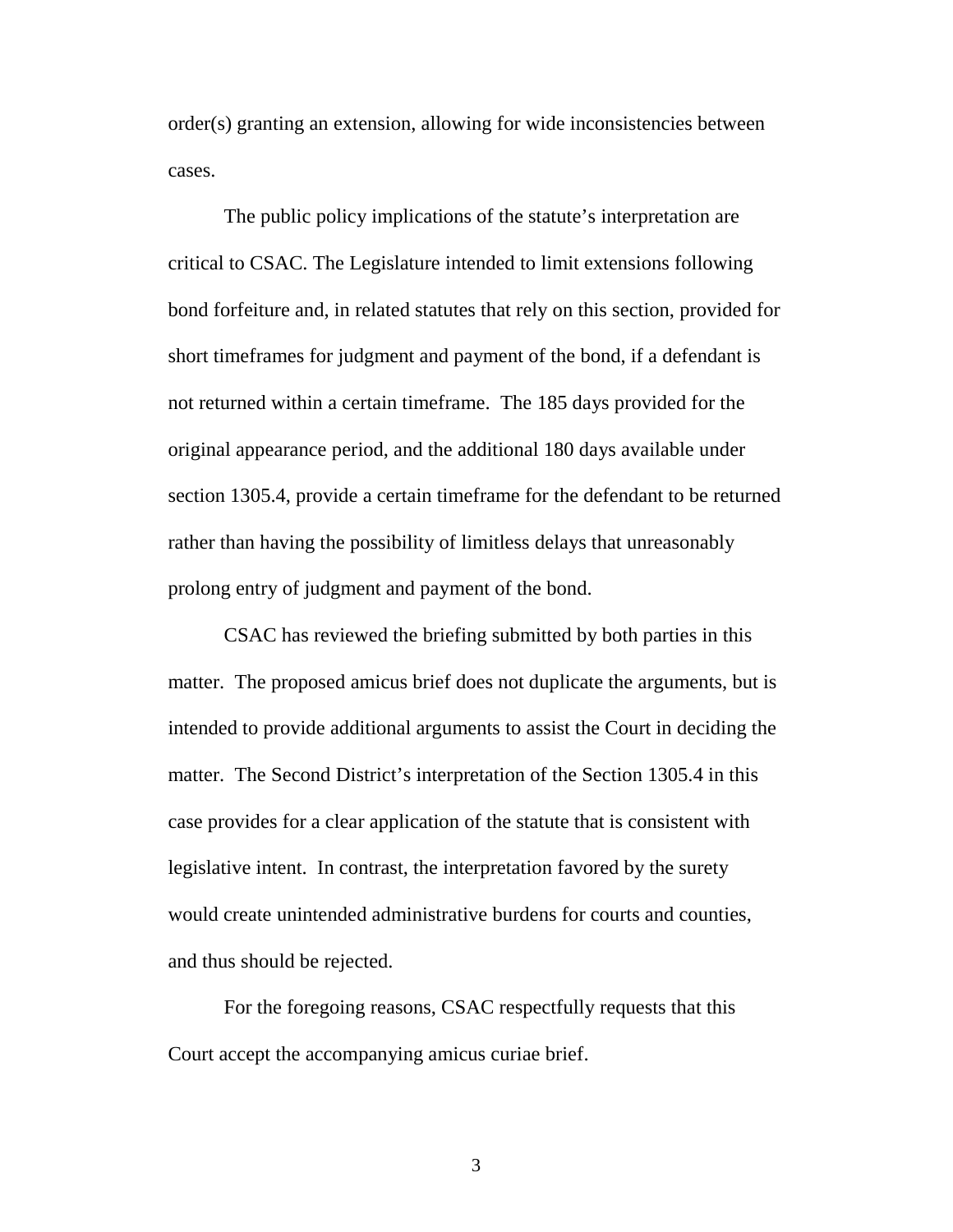# Dated: \_\_\_\_\_\_\_\_\_\_, 2016 Respectfully submitted,

By: \_\_\_\_\_\_\_\_\_\_\_\_\_\_\_\_\_\_\_\_\_\_\_\_

# JENNIFER B. HENNING

Attorney for Amicus Curiae California State Association of Counties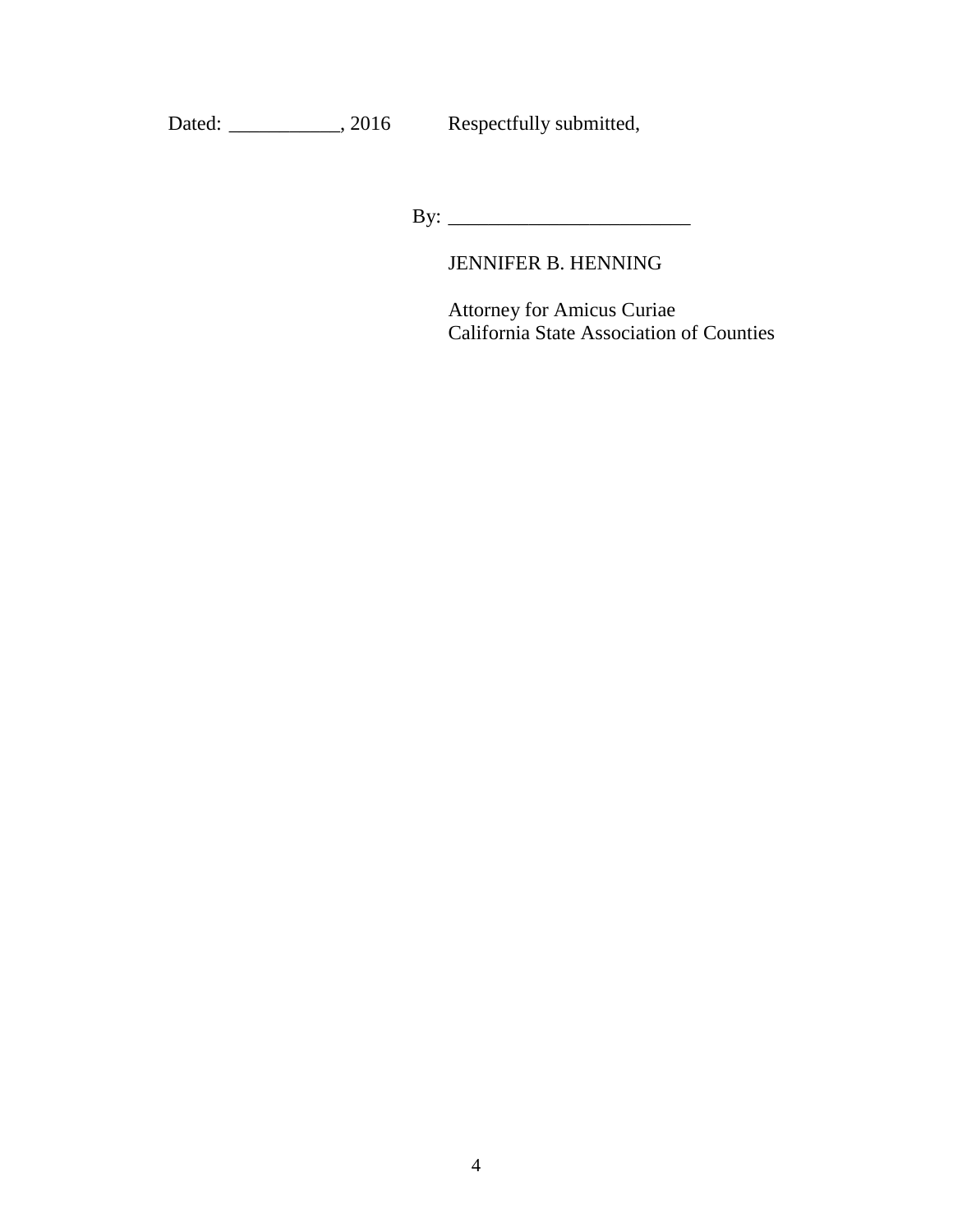#### Case No. S229446 **IN THE SUPREME COURT OF THE STATE OF CALIFORNIA**

\_\_\_\_\_\_\_\_\_\_\_\_\_\_\_\_\_\_\_\_\_\_\_\_\_\_

THE PEOPLE OF THE STATE OF CALIFORNIA Plaintiff and Respondent,

v.

FINANCIAL CASUALTY & SURETY, INC., Defendant and Appellant.

\_\_\_\_\_\_\_\_\_\_\_\_\_\_\_\_\_\_\_\_\_\_\_\_\_\_

After a Decision by the Court of Appeal Second Appellate District, Division Five, Case No. B251230 Los Angeles County Superior Court, Case No. SJ3872 / PA071174 The Honorable Harvey Giss

## **[PROPOSED] AMICUS CURIAE BRIEF OF THE CALIFORNIA STATE ASSOCIATION OF COUNTIES IN SUPPORT OF PLAINTIFF AND RESPONDENT PEOPLE OF THE STATE OF CALIFORNIA**

\_\_\_\_\_\_\_\_\_\_\_\_\_\_\_\_\_\_\_\_\_\_\_\_\_\_

Jennifer B. Henning (SBN 193915) Janis L. Herbstman (SBN 228488) California State Association of Counties 1100 K Street, Suite 101 Sacramento, CA 95814-3941 Telephone: (916) 327-7534 Facsimile: (916) 443-8867 jhenning@counties.org

Attorneys for Amicus Curiae California State Association of Counties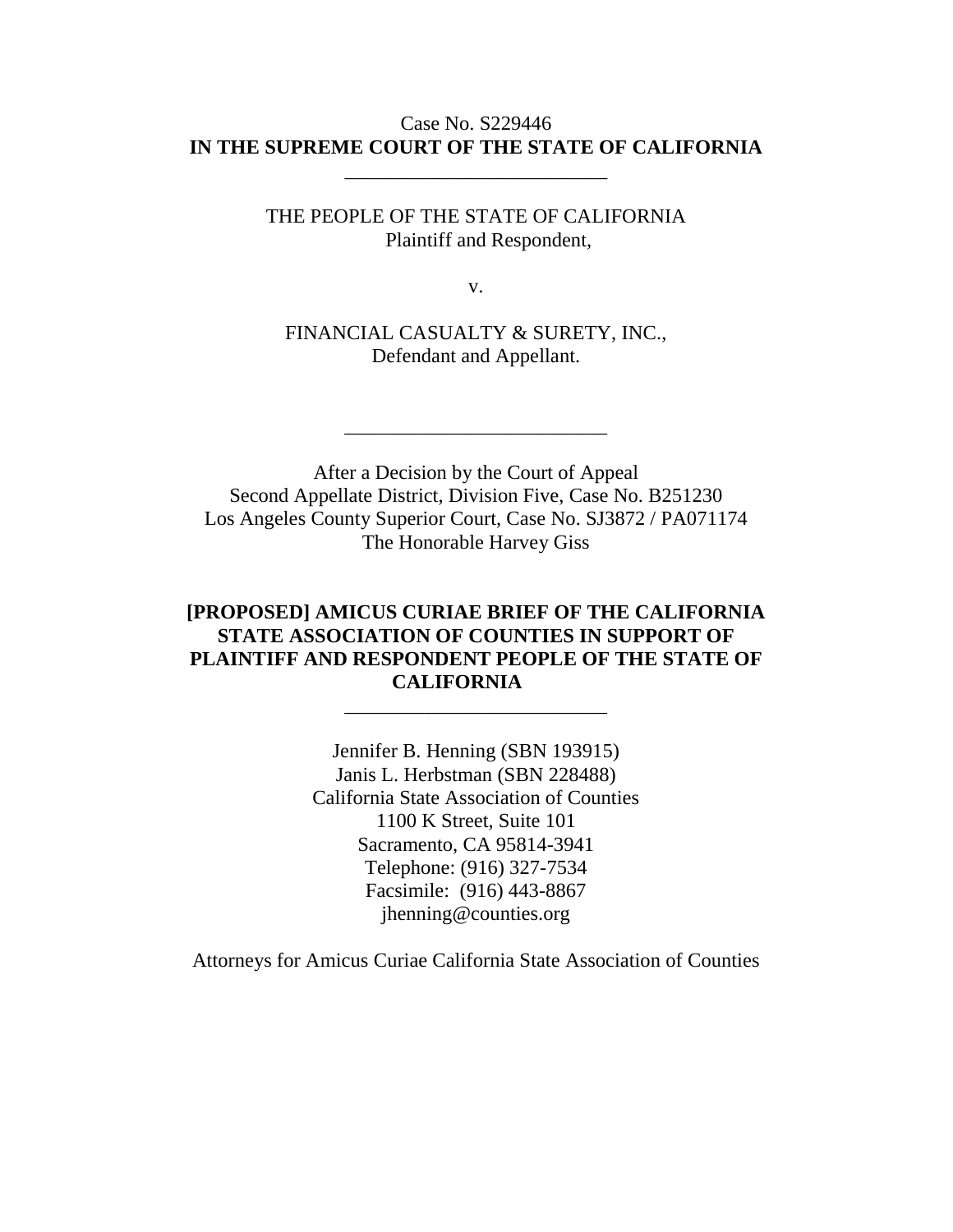# **TABLE OF CONTENTS**

| A. The "Good Cause" Requirement Under Section 1305.4 Requires a<br>Surety to Show that a Defaulting Defendant's Apprehension is Likely  4                                                                     |
|---------------------------------------------------------------------------------------------------------------------------------------------------------------------------------------------------------------|
| 1. The plain language of section 1305.4 requires more than a due                                                                                                                                              |
| 2. If "good cause" is ambiguous in this context, a requirement that a<br>surety show that an extension is likely to lead to a defaulting<br>defendant's apprehension is consistent with the text, purpose and |
| B. Under Section 1305.4, a Surety Should Have No More Than 365 Days                                                                                                                                           |
| 1. The Legislative History of section 1305.4 supports the 365 day                                                                                                                                             |
| 2. The 1999 amendments to the Penal Code do not address the<br>Taylor Billingslea court's analysis on how to apply the 180-day                                                                                |
| 3. The majority of courts interpreting Section 1305.4 have correctly<br>adopted the reasoning in Taylor Billingslea, and decisions to the                                                                     |
| 4. Reading section 1305.4 as allowing a maximum of 365 days to<br>return a fugitive resolves uncertainty in the application of section                                                                        |
| 5. The 365-day limit is consistent with avoiding the harsh results of                                                                                                                                         |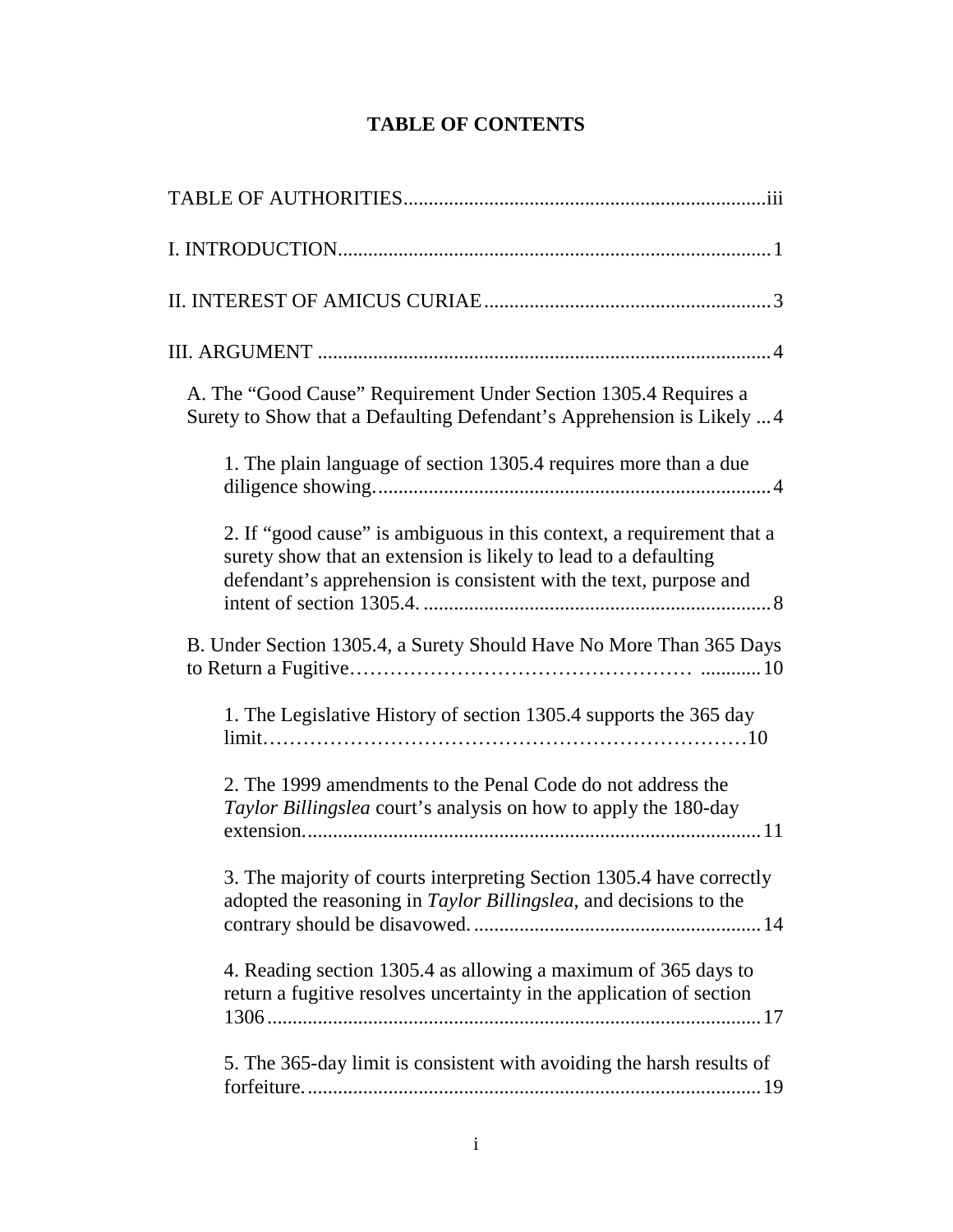| C. The People's Interpretation of Section 1305.4 Avoids Absurd |  |
|----------------------------------------------------------------|--|
|                                                                |  |
|                                                                |  |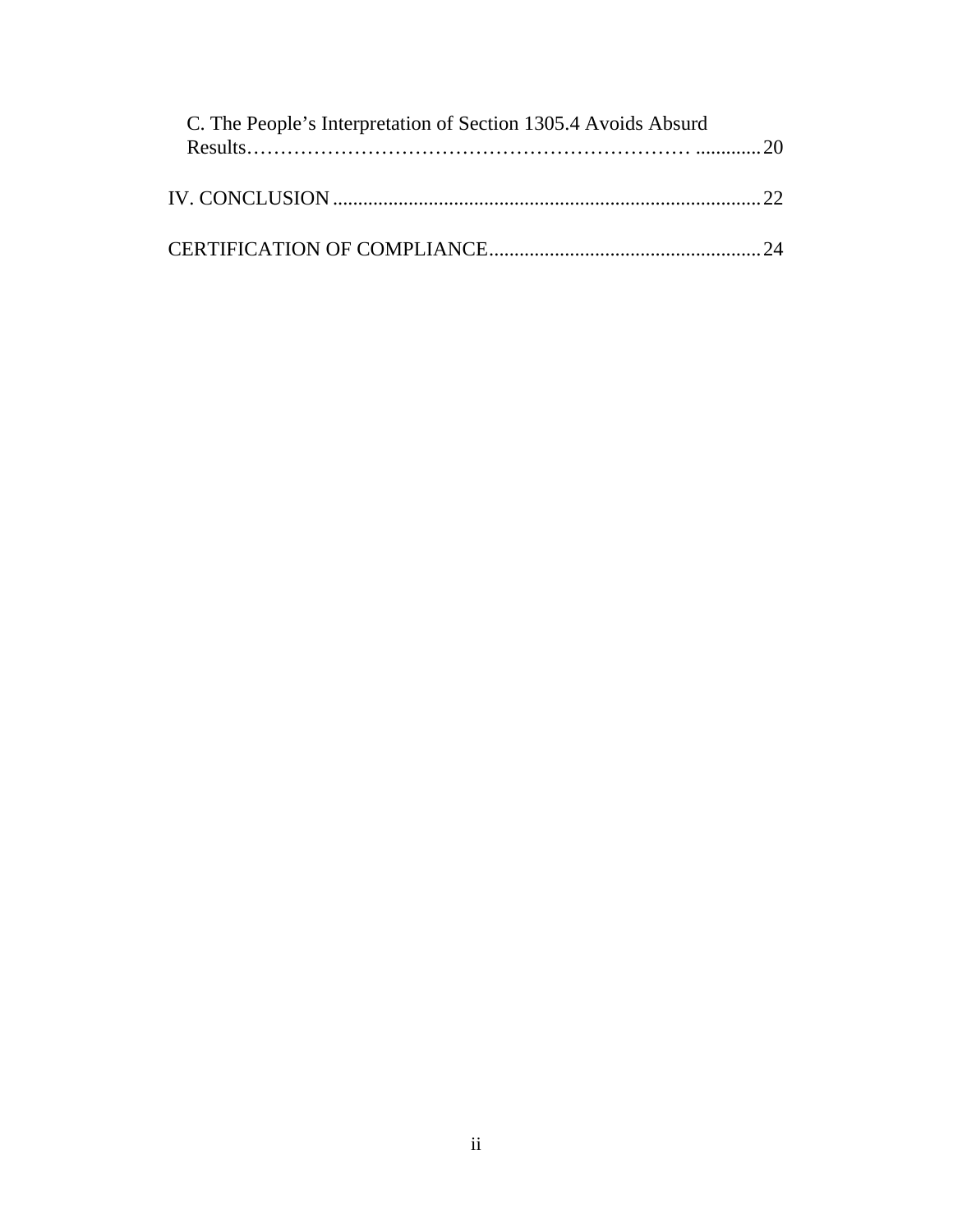# **TABLE OF AUTHORITIES**

# **CASES**

| Associates Discount Corp. v. Tobb Co.                    |
|----------------------------------------------------------|
| Bd. of Medical Quality Assurance v. Gherardini           |
| Cal. Teachers Assn. v. San Diego Community College Dist. |
|                                                          |
| County of Los Angeles v. Fairmont Specialty Group        |
| County of Los Angeles v. Williamsburg National Ins. Co.  |
| County of Sacramento v. Ins. Co. of the West             |
| Dyna-Med, Inc. v. Fair Employment & Housing Com.         |
|                                                          |
| People v. Accredited Surety & Casualty Co., Inc.         |
| People v. Accredited Surety & Casualty, Inc.             |
| People v. Accredited Surety Casualty Co.                 |
|                                                          |
| People v. American Contractors Indemnity Co.             |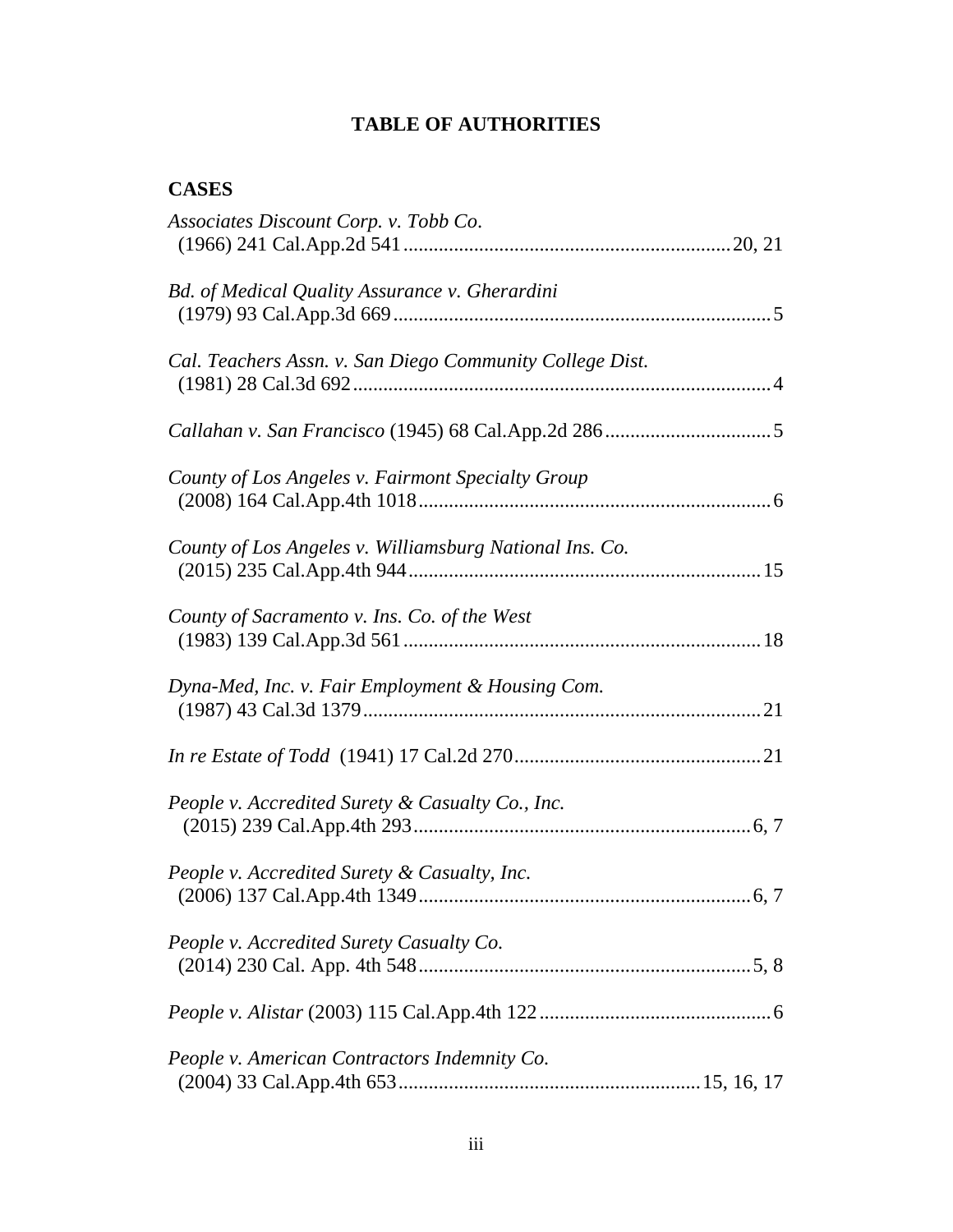| People v. Bankers Ins. Co. (2010) 182 Cal.App.4th 1377  15, 19           |
|--------------------------------------------------------------------------|
| People v. Granite State Insurance Co.                                    |
| People v. Indiana Lumbermens Mutual Ins. Co.                             |
| People v. International Fidelity Ins. Co.                                |
|                                                                          |
|                                                                          |
|                                                                          |
|                                                                          |
|                                                                          |
| People v. Safety National Casualty Corp. (2010) 186 Cal. App. 4th 959 13 |
| People v. Safety National Casualty Corp. (2016) 62 Cal. 4th 703 4        |
|                                                                          |
|                                                                          |
| People v. United States Fire Insurance Company                           |
|                                                                          |
| Regents of Univ. of Cal. v. Superior Court of Los Angeles County         |
| <b>STATUTES</b>                                                          |
|                                                                          |
|                                                                          |
|                                                                          |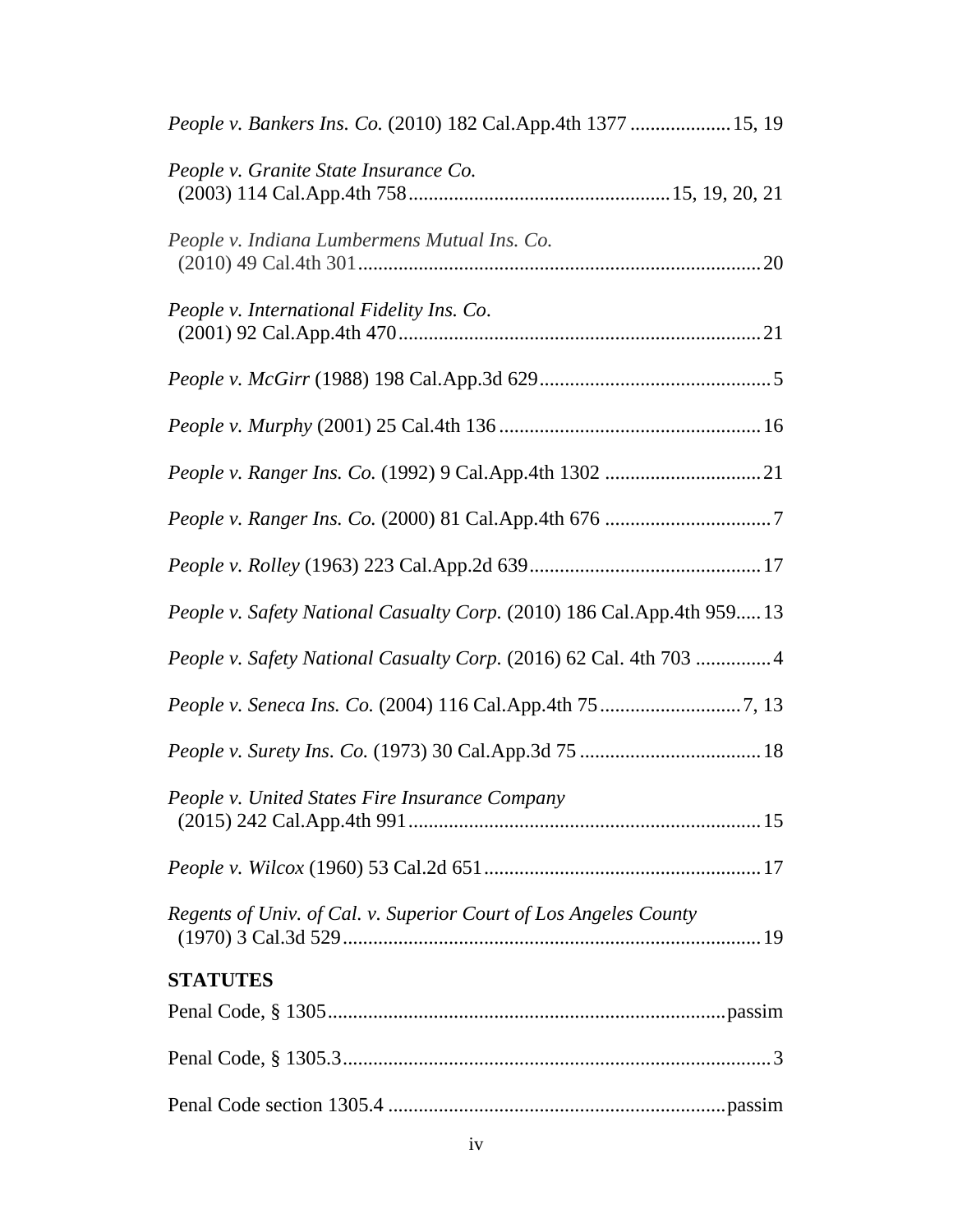| <b>LEGISLATIVE MATERIALS</b>                               |
|------------------------------------------------------------|
| Cal. Bill Analysis, Assembly Committee, Assem. Bill 476 13 |
|                                                            |
| <b>OTHER</b>                                               |
| Definition from Dictionary.com:                            |
| Definition from The Free Dictionary: http://legal-         |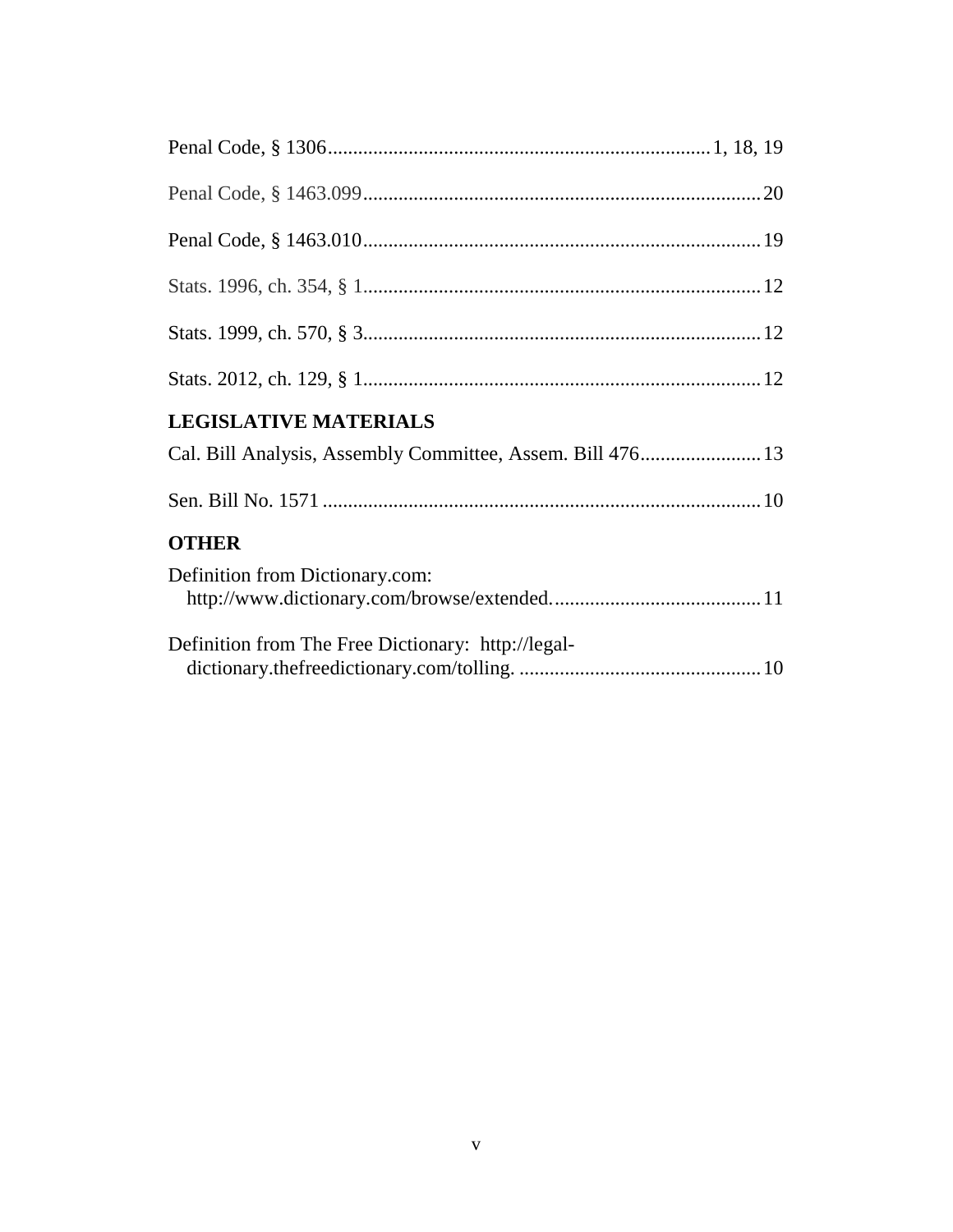#### **I. INTRODUCTION**

This case calls upon this Court to determine the meaning of Penal  $Code<sup>1</sup> section 1305.4: "The court, upon a hearing and a showing of good$  $Code<sup>1</sup> section 1305.4: "The court, upon a hearing and a showing of good$  $Code<sup>1</sup> section 1305.4: "The court, upon a hearing and a showing of good$ cause, may order the period extended to a time not exceeding 180 days from its order." [2](#page-11-1)

Two essential questions are facing the Court. The first is how to apply the statute's "good cause" requirement. Appellant, Financial Casualty & Surety, Inc. ("Financial Casualty"), argues that good cause should require no more than a showing that a surety has been diligent in its pursuit of a defaulting criminal defendant, and "if there is a burden to prove a 'likelihood of apprehension,' or lack thereof…the burden should fall upon the State." (Opening Brief, p. 41.) This argument should be rejected. A plain reading of good cause requires more than a mere showing that a surety has been pursuing a criminal defendant. Rather, courts applying the good cause requirement in the bail forfeiture context have required due

<span id="page-11-0"></span>All further statutory references are to the Penal Code unless otherwise indicated.

<span id="page-11-1"></span><sup>&</sup>lt;sup>2</sup> If a defendant, released on bail, fails to appear in court, a court will declare the bond forfeited and mail a forfeiture notice to the surety. (§ 1305, subd. (a).) If the defendant is not returned to court within 185 days (180 days plus an additional 5 days for service by mail ("appearance period") or the bond is not otherwise set aside, the court must enter summary judgment on the bond within 90 days and the bond proceeds are due from the surety within 30 days of judgment. ( $\S$ § 1305 & 1306.) Under section 1305.4, the appearance period may be extended "to a time not exceeding 180 days" if "good cause" exists.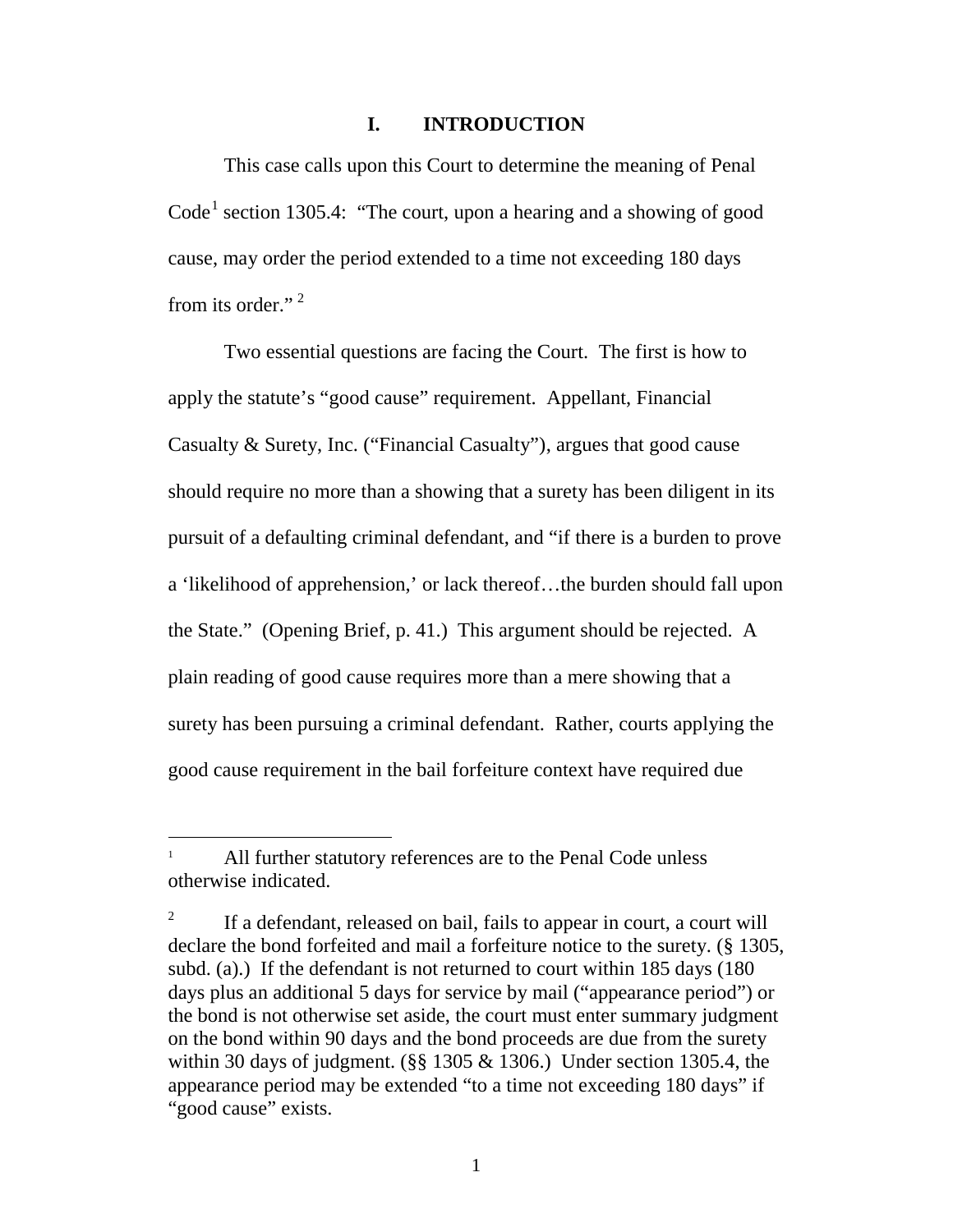diligence and a showing that a defaulting defendant's apprehension is likely. If the term is ambiguous in this context, nothing in the language of the statute or the Legislative history indicates that the Legislature intended a burden shifting scheme that would limit a surety's showing to due diligence, and require instead that the People prove that the requested extension is not likely to lead to capture. The burden for establishing that an extension is warranted falls on the surety.

The other question before this Court is how to measure the extension period provided under section 1305.4. The term "extended" indicates the Legislature's intent to continue the initial 180-day appearance period under section 1305 ("appearance period"), which is "the period" referred to in section 1305.4. The Legislature intentionally rejected the term "toll," indicating that it did not wish to suspend the appearance period pending a decision on a surety's motion to extend. Financial Casualty's interpretation of the phrase "from its order" indicates the possibility of a gap between the expiration of the initial 180-day period under section 1305 and the beginning of the additional time granted, which was not intended by the Legislature.

The Legislature did not intend to create wide inconsistencies in the administration of bail forfeitures. It created a statutory scheme that includes specific requirements and strict statutory timeframes to ensure a fair and efficient process for determining the fate of a bond after a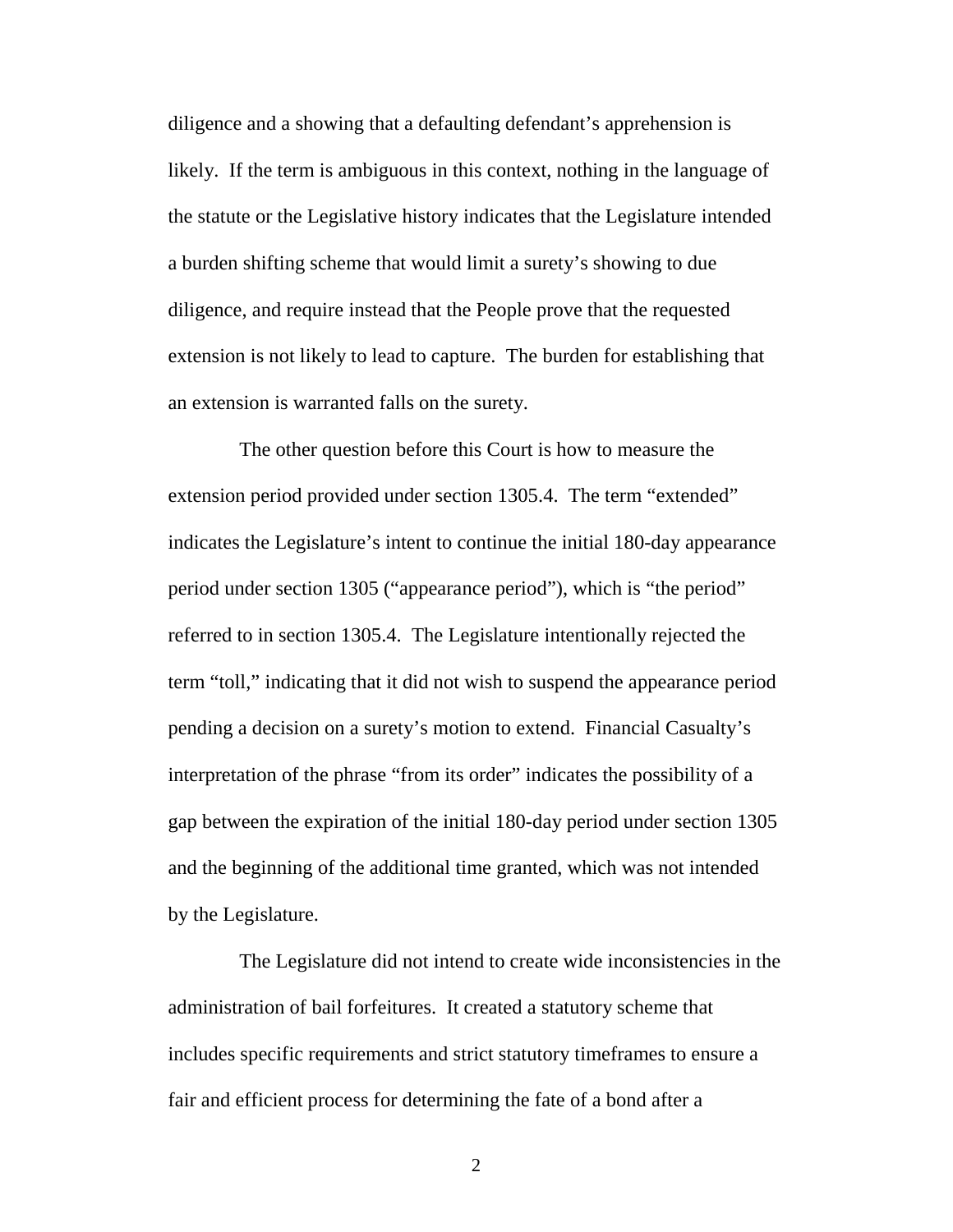defendant absconds. The Legislature did not intend for bail forfeiture proceedings to carry on indefinitely. The interpretation of the statute adopted by the Second District in this case, allowing for no more than 365 days for a fugitive's recapture, is consistent with the overall statutory scheme and the Legislative history available for this particular statutory provision. It also supports the public policy behind the legislative scheme, and avoids confusion, uncertainty and absurd results that would interfere with the obligations of courts and counties.

#### **II. INTEREST OF AMICUS CURIAE**

The California State Association of Counties ("CSAC") respectfully submits this brief to address the statewide implications of the questions before this court. CSAC is a non-profit corporation. The membership consists of the 58 California counties. CSAC sponsors a Litigation Coordination which is administered by the County Counsels' Association of California and is overseen by the Association's Litigation Overview Committee, comprised of county counsels throughout the state. The Litigation Overview Committee monitors litigation of concern to counties statewide. In many counties, including the County of Los Angeles, County Counsel is tasked with representing the People in bail forfeiture matters. Counties are also among the government agencies that receive a portion of the forfeiture proceeds. (*See* § 1305.3.)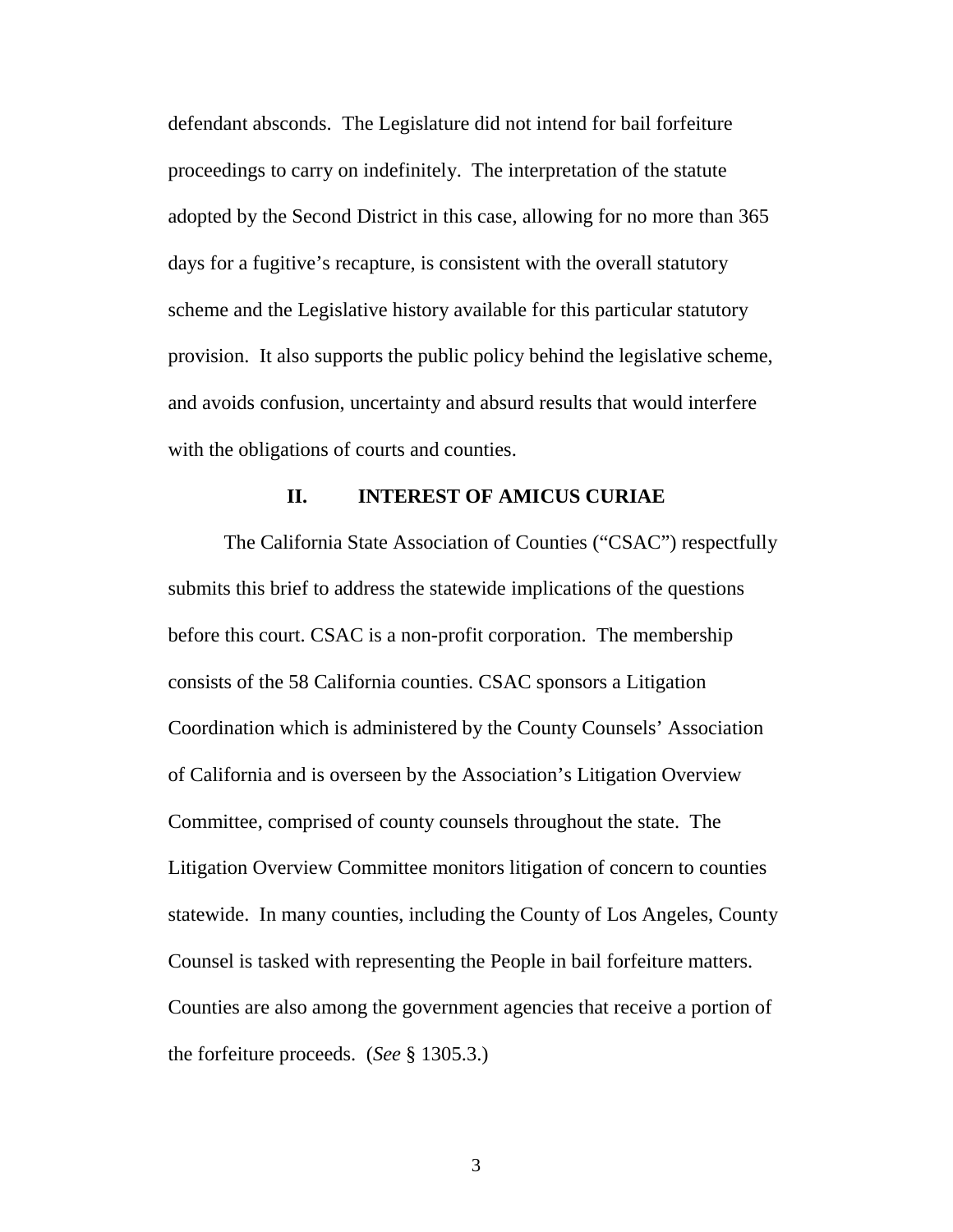Statutes governing bonds do not provide for an endless pursuit of a defaulting defendant by a surety. Without meaningful financial incentives, the purpose behind bail is thwarted and public safety concerns arise. As the statutory scheme contemplates, if the defaulting defendant is not returned within a strict statutory period, judgment on the forfeiture must be entered. (*See [People v. Safety National Casualty Corp.](http://www.lexis.com/research/xlink?app=00075&view=full&searchtype=le&search=62+Cal.+4th+703%2520at%2520709)* (2016) 62 Cal.4th 703, 709 [forfeiture constitutes a breach of contract between the surety and the government and it is the surety who "must suffer the consequences"].)

#### **III. ARGUMENT**

# **A. The "Good Cause" Requirement Under Section 1305.4 Requires a Surety to Show that a Defaulting Defendant's Apprehension is Likely.**

## **1. The plain language of section 1305.4 requires more than a due diligence showing.**

"Although a court may properly rely on extrinsic aids, it should first turn to the words of the statute to determine the intent of the Legislature. [Citation.] 'If the words of the statute are clear, the court should not add to or alter them to accomplish a purpose that does not appear on the face of the statute or from its legislative history.'" (*Cal. Teachers Assn. v. San Diego Community College Dist.* (1981) 28 Cal.3d 692, 698.) In general, "courts must take a statute as they find it, and it is their duty to construe it as it stands enacted. [Citation.] Their interpretation must be based on the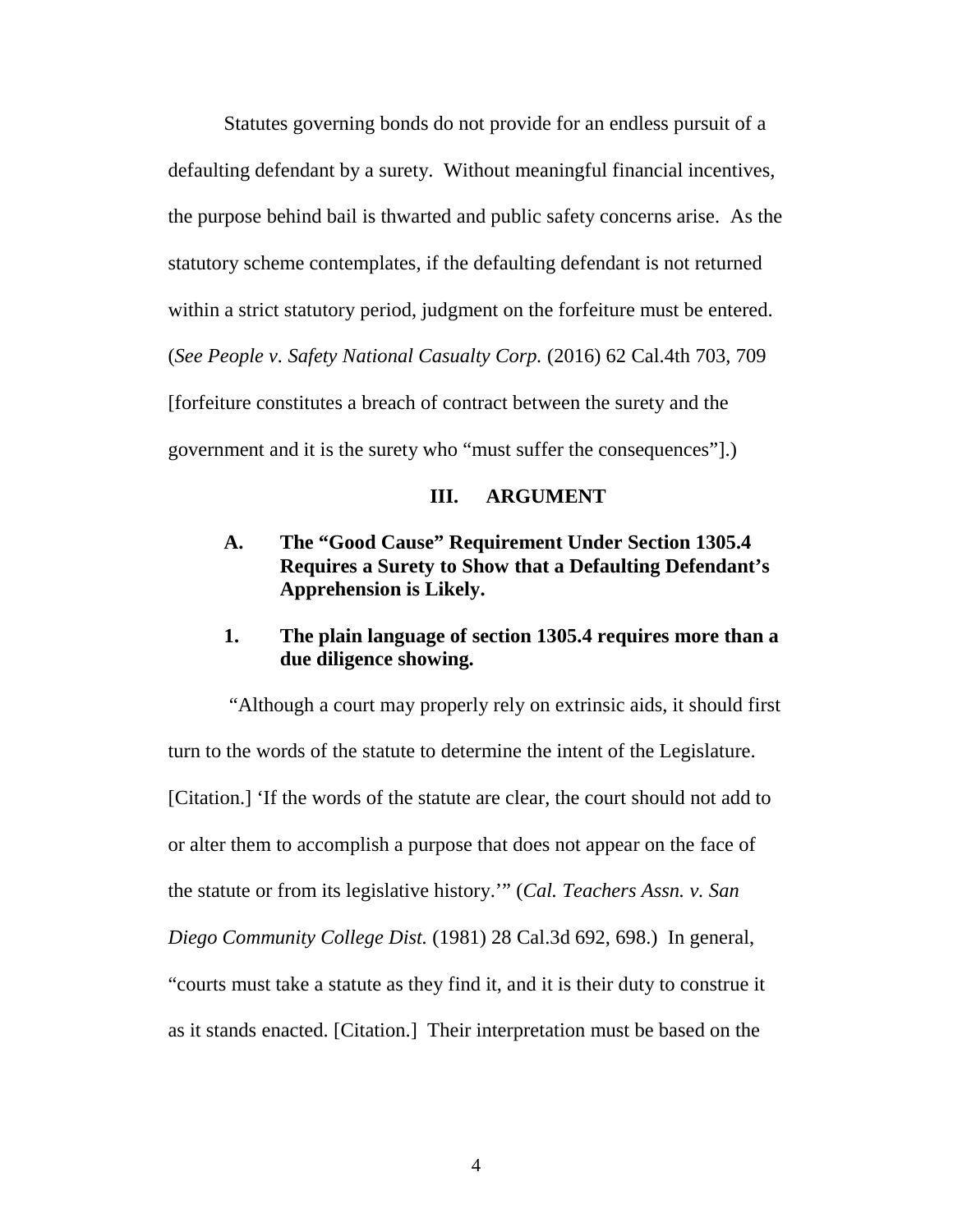language used." (*Callahan v. San Francisco* (1945) 68 Cal.App.2d 286, 290.)

In the case of section 1305.4, there is no need to look beyond the fact of the statute to understand the meaning of good cause. "'Good cause' has acquired reasonable certainty by established usage, interpretation, and a settled common sense meaning." (*People v. McGirr* (1988) 198 Cal.App.3d 629, 636.) Good cause involves applying principles of common sense to the totality of the circumstances, and calls for "a good reason for a party's failure to perform that specific requirement from which he seeks to be excused." (*Ibid,* quoting *Bd. of Medical Quality Assurance v. Gherardini* (1979) 93 Cal.App.3d 669, 681.)

"'[T]he essential ingredients of reasonable grounds and good faith' are at the nucleus of the concept of good cause. [Citation.] This view of good cause contains an objective component (i.e., reasonable grounds) and a subjective component (i.e., good faith)." (*[People v. Accredited Surety](http://www.lexis.com/research/xlink?app=00075&view=full&searchtype=le&search=230+Cal.+App.+4th+548%2520at%2520559)  Casualty Co.* [\(2014\) 230 Cal.App.4th 548, 559-560.\)](http://www.lexis.com/research/xlink?app=00075&view=full&searchtype=le&search=230+Cal.+App.+4th+548%2520at%2520559)

Financial Casualty asks this Court to find a "sufficient reason" for an extension based solely on a surety's due diligence. Although due diligence may show good faith on the part of the surety in requesting an extension, it does not provide a reasonable grounds for extending the appearance period. Rather, if a defaulting defendant's apprehension is not likely, continuing the appearance period would be a futile act.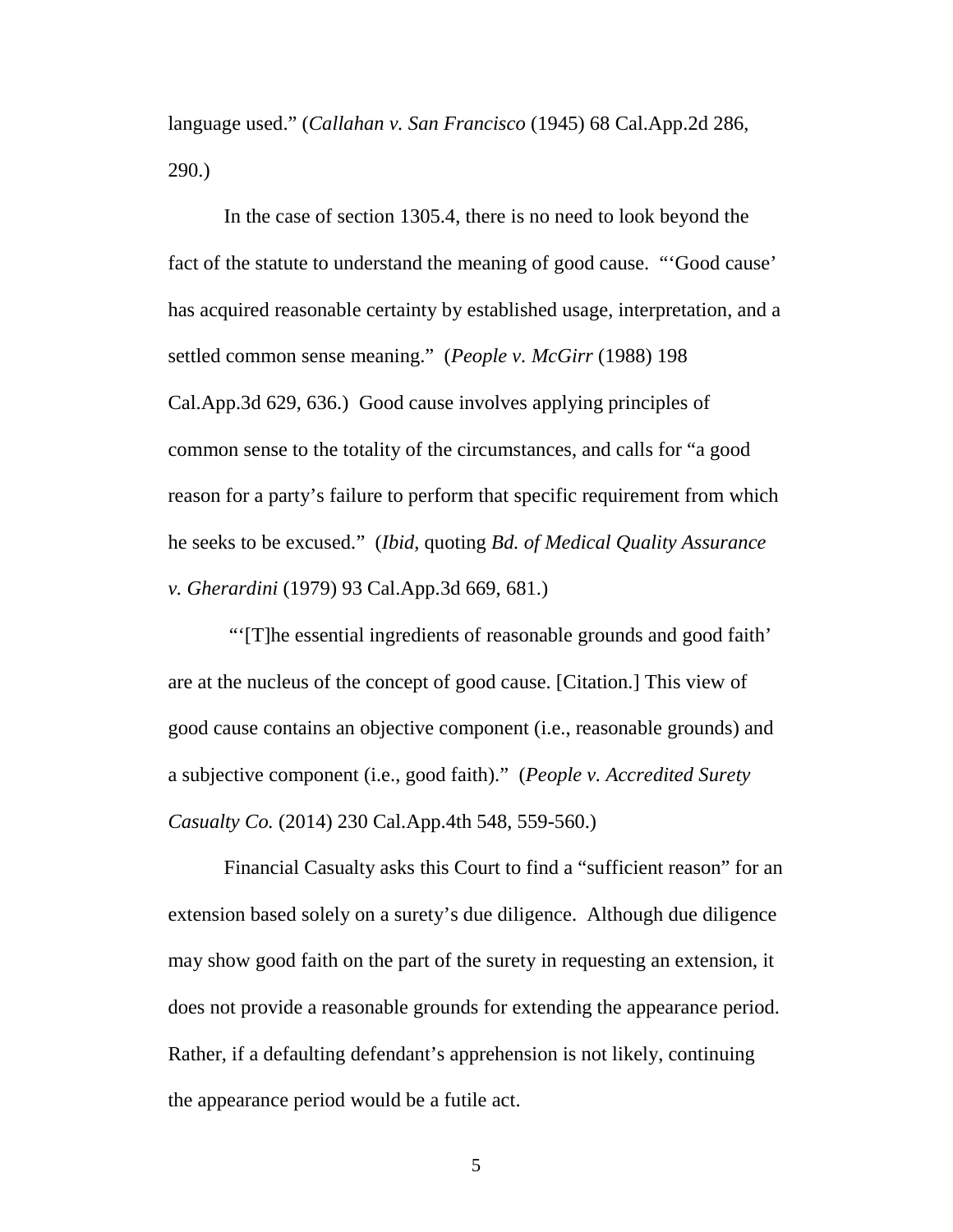Courts have consistently required more than a mere due diligence showing before granting a motion for extension under section 1305.4. (*[County of Los Angeles v. Fairmont Specialty Group](http://www.lexis.com/research/xlink?app=00075&view=full&searchtype=le&search=230+Cal.+App.+4th+548)* (2008) 164 [Cal.App.4th 1018, 1028-1029, citing](http://www.lexis.com/research/xlink?app=00075&view=full&searchtype=le&search=230+Cal.+App.+4th+548) *People v. Accredited Surety & Casualty, Inc.* [\(2006\) 137 Cal.App.4th 1349, 1358.\)](http://www.lexis.com/research/xlink?app=00075&view=full&searchtype=le&search=230+Cal.+App.+4th+548)<sup>[3](#page-16-0)</sup> A court analyzes the facts before it and makes a determination as to whether the surety has been diligent in its pursuit of the fugitive, and whether, with a grant of additional time, there is a reasonable likelihood that the fugitive will be recaptured. (*Ibid*.)

Courts are not making "guestimates" as Financial Casualty suggests, but the facts provided to a court in the required declaration either establish that a fugitive's return is likely or it is not. (*County of Los Angeles, supra,*  164 Cal.App.4th at p. 1023 [affirming trial court's denial of the surety's motion to extend because the declaration indicated that the fugitive was in Mexico avoiding the criminal case against him and more time would not "necessarily assist" the surety in finding the fugitive]; *People v. Alistar* (2003) 115 Cal.App.4th 122, 128 [reasonable likelihood of defendant's recapture based on cooperation from the family and good reason to believe that defendant was currently in a particular geographic area]; *[People v.](http://www.lexis.com/research/xlink?app=00075&view=full&searchtype=le&search=137+Cal.+App.+4th+1349)* 

<span id="page-16-0"></span> <sup>3</sup> This issue is also pending before this Court in *People v. Accredited Surety & Casualty Co., Inc.* (2015) 239 Cal.App.4th 293, petition for review granted (S229271). Further action in that case has been deferred pending consideration and disposition of related issues in this case.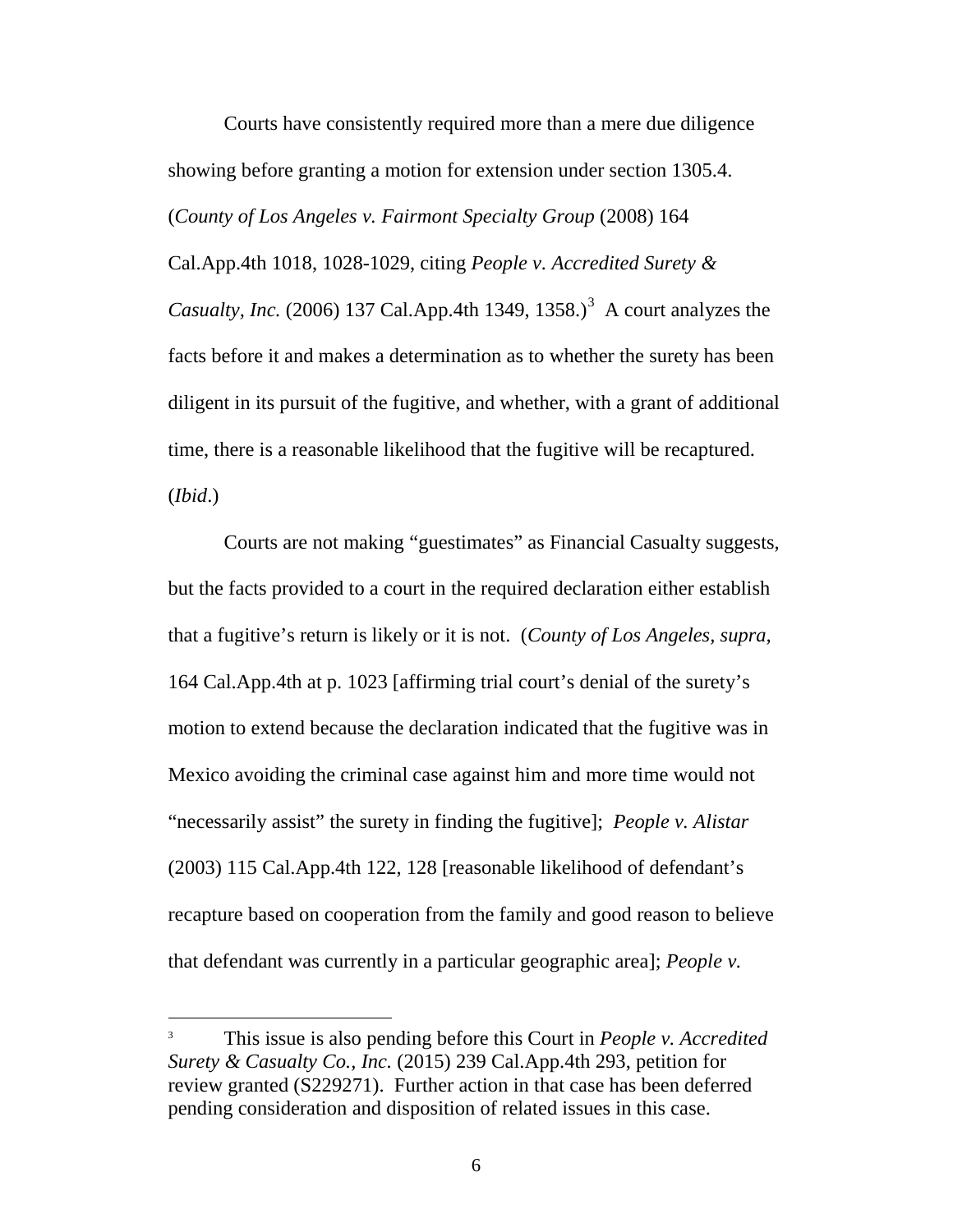*[Accredited Surety & Casualty Co., Inc., supra,](http://www.lexis.com/research/xlink?app=00075&view=full&searchtype=le&search=137+Cal.+App.+4th+1349)* 137 Cal.App.4th at p. 1359 [reasonable likelihood of defendant's recapture based on confirmed locations of the fugitive, identification of individuals helping the fugitive and cooperation by the fugitive's family]; *People v. Ranger Ins. Co.* (2000) 81 Cal.App.4th 676, 681 ["The supposition that a defendant is in Mexico gives no assurance such defendant might be placed in custody and extradited to the United States." $).$ <sup>[4](#page-17-0)</sup>

The test for good cause has been described as a low bar, but it still must be a meaningful gauge of the circumstances if an extension is to have any chance of achieving the desired result. (*People v. Accredited Surety & Casualty Co., Inc., supra,* 137 Cal.App.4th at p. 1358.) Requiring a surety to show that more time may be productive in apprehending the fugitive is not an interpretation of the statute that was created by the People for its defense of this case. It is the interpretation of section 1305.4 adopted by the courts. Having a firm a basis in the plain language of the statute, it is the interpretation that should be adopted by this Court. (*See County of Los* 

<span id="page-17-0"></span> <sup>4</sup> Financial Casualty argues that the facts of *People v. Accredited Surety & Casualty Co., Inc.* (2015) 239 Cal.App.4th 293, undercut the court's ability to draw conclusions regarding the likelihood of recapture. (Opening Brief, p. 34.) ["…it was ruled that a 'likelihood of apprehension' did not exist in a bail fugitive investigation that went on to in fact, *apprehend the bail fugitive*."].) The court, however, only looks at facts present during the original appearance period. A surety's time to search for a fugitive is not indefinite and the surety must locate and apprehend the fugitive within the statutory period. (*See People v. Seneca Ins. Co.* (2004) 116 Cal.App.4th 75.)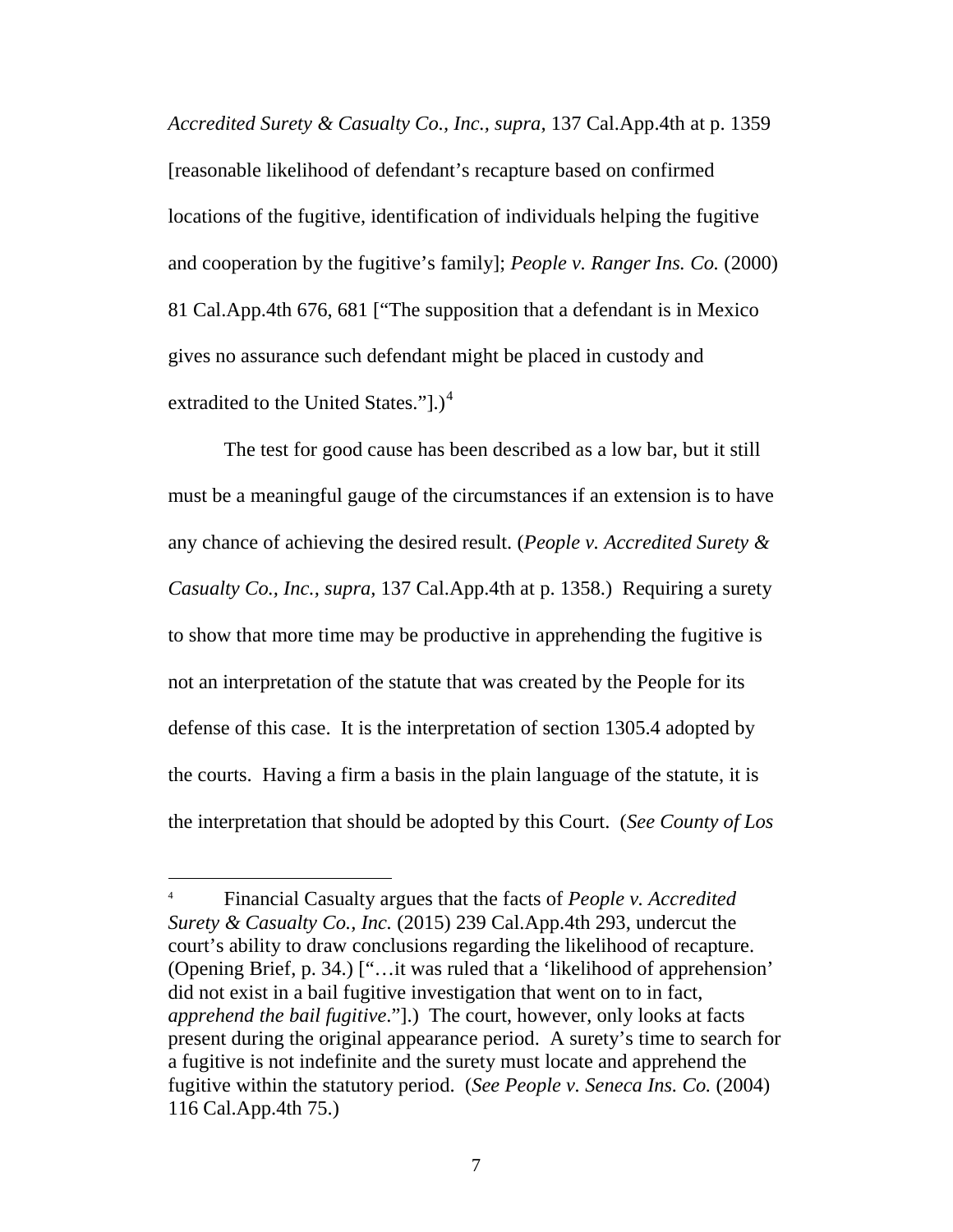*Angeles v. Fairmont Specialty Group, supra,* 164 Cal.App.4th at pp. 1028- 1029.)

Similarly, this Court should reject Financial Casualty's request to create a burden shifting scheme that would grant a surety an extension after it demonstrated a diligent investigation unless the People provided a "compelling reason" as to why an extension should not be granted. There is nothing, however, in the statute to support this. Such an interpretation serves only the interests of the surety and places an unwarranted burden on the People. As the People addressed in its brief, a surety is the custodian of the facts necessary for a good cause determination. (Answer Brief, p. 28.) Due to a lack of available facts to support its burden, the People's efforts would likely lead to little success. Such a result is in direct conflict with the intent of the statute and the Legislature's decision not to grant automatic extensions.

# **2. If "good cause" is ambiguous in this context, a requirement that a surety show that an extension is likely to lead to a defaulting defendant's apprehension is consistent with the text, purpose and intent of section 1305.4.**

Should this Court conclude that the proper application of section 1305.4's "good cause" requirement cannot be determined on the face of the statute, its purpose and intent surely resolve the question in favor of the People. (*[People v. Accredited Surety Casualty Co](http://www.lexis.com/research/xlink?app=00075&view=full&searchtype=le&search=230+Cal.+App.+4th+548%2520at%2520558)*., *supra*, 230 Cal.App.4th [at p. 558 \["](http://www.lexis.com/research/xlink?app=00075&view=full&searchtype=le&search=230+Cal.+App.+4th+548%2520at%2520558)When statutory language is susceptible to more than one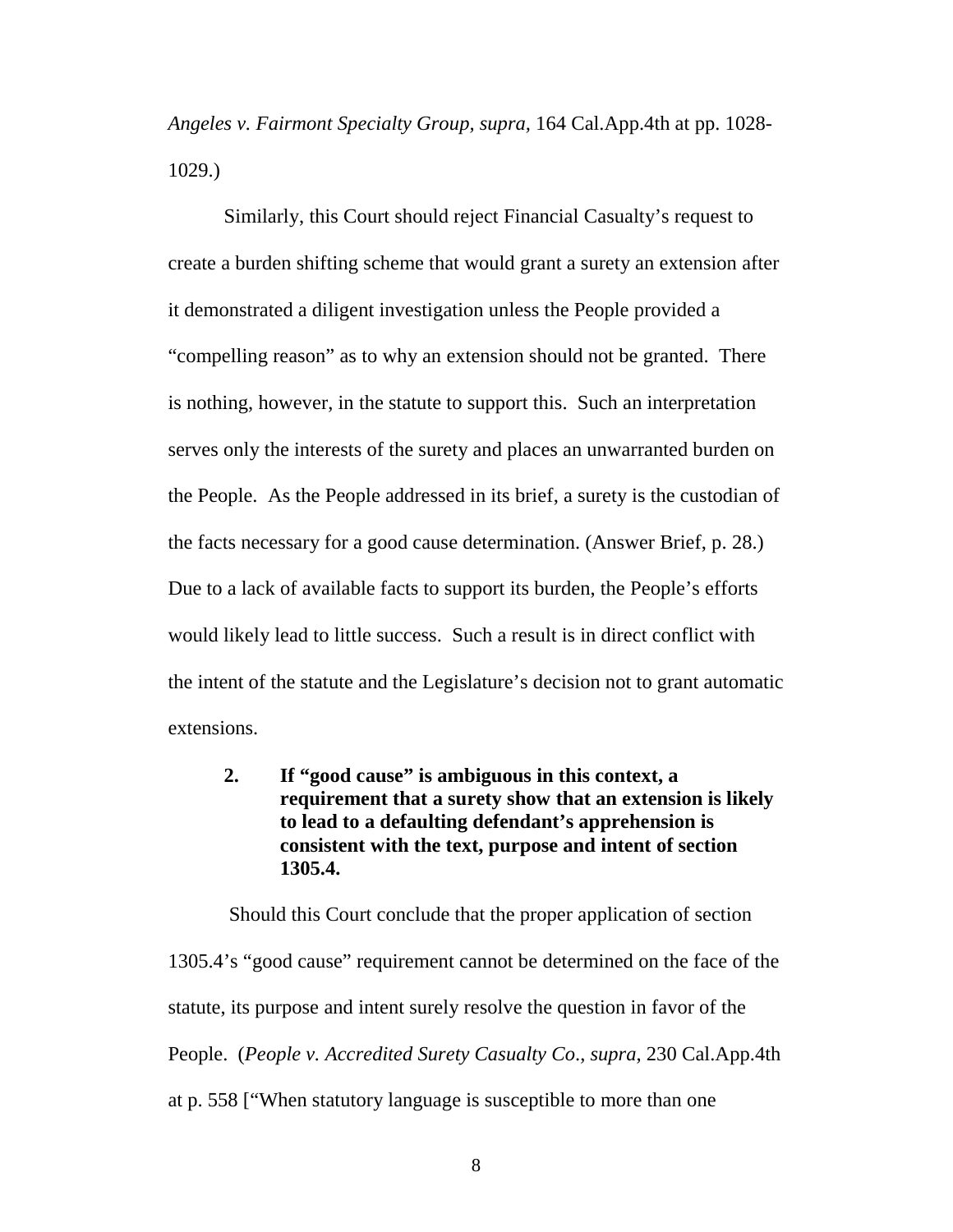reasonable interpretation, it is regarded as ambiguous and courts must select the construction that comports most closely with the apparent intent of the Legislature, with a view to promoting rather than defeating the general purpose of the statute...."].) The "likelihood of apprehension" inquiry in the test for good cause is consistent with the text, purpose and intent of section 1305.4. The Legislature could have added additional time to the appearance period under section 1305; however, it did not, and chose instead to provide for that period to be extended only if good cause exists.

Financial Casualty cites to the legislative record to support its assertion that the Legislature did not intend to require a surety to show a likelihood of success in returning a defendant, arguing that "[n]ot once in the entire legislative history of Penal Code section 1305.4 do the words 'likelihood,' or 'probability' appear." (Reply Brief, p. 15.) That alone does not resolve the matter, since nothing in the legislative history cited by Financial Casualty uses the term "due diligence" either. Financial Casualty suggests no reason to this Court whey the absence of "likelihood" in the legislative history should be given special weight, while the absence of "due diligence" does not. The fact is that the standard – both in the statute and in its legislative history  $-$  is "good cause," a term which has a specific meaning within the context of this statute, and which has been interpreted by the courts as requiring more than merely a continued search for a fugitive.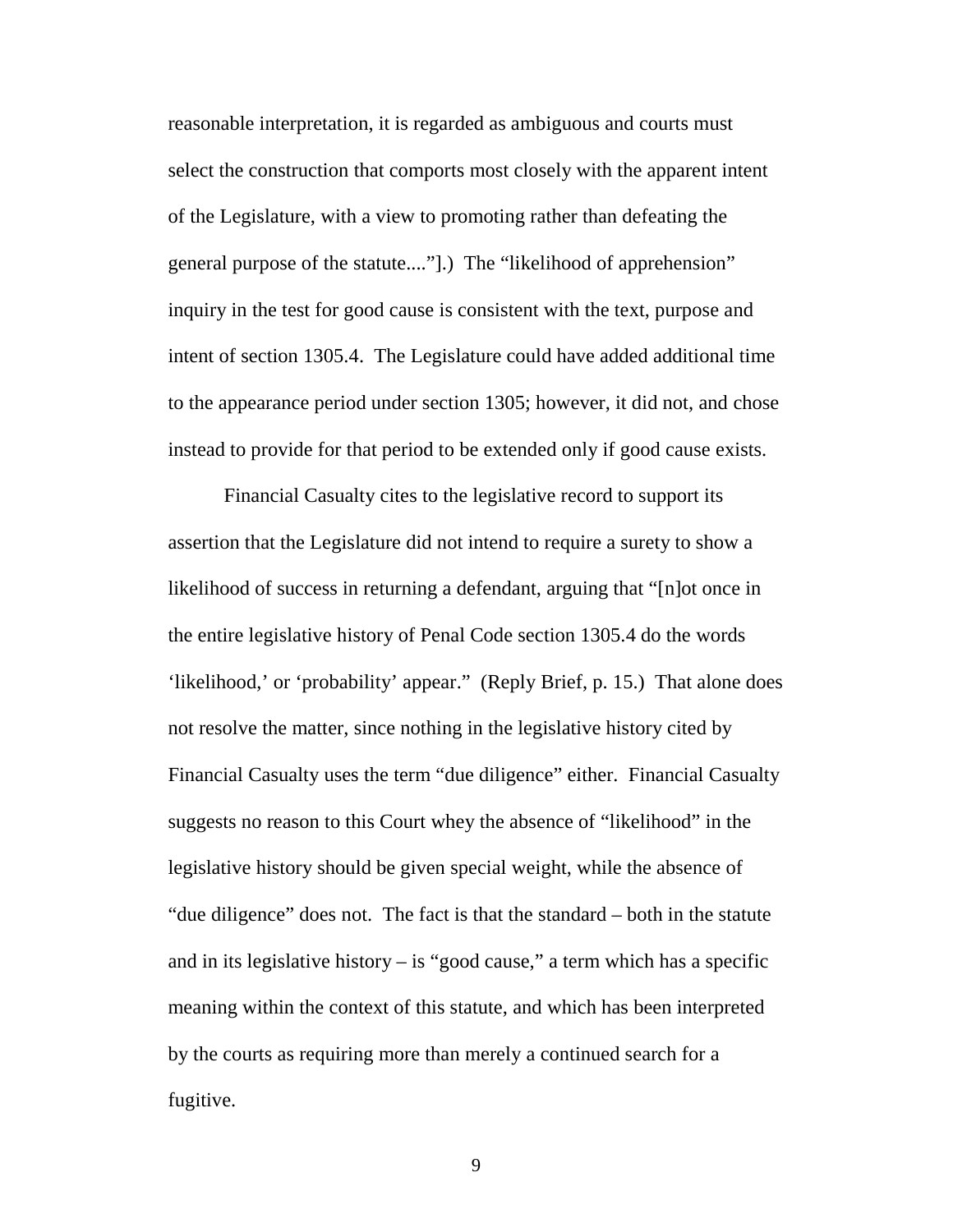#### **B. Under Section 1305.4, a Surety Should Have No More Than 365 Days to Return a Fugitive.**

Section 1305.4 allows a court to extend the initial 180-day period to return a criminal defendant for another 180 days "from its order." This somewhat ambiguous language raises the question of whether the additional 180 days runs from the expiration of the original order, or from the date the court grants the extension. For the reasons set forth below, this Court should conclude the additional time runs from the expiration of the original order, resulting in no more than a total of 365 days to return a fugitive.

#### **1. The Legislative History of section 1305.4 supports the 365 day limit.**

CSAC agrees with the People's examination of the Legislative history and will only supplement those arguments here. (Answer Brief, pp. 34-46.)

As introduced, the proposed statutory changes that ultimately became the language of section 1305.4 used the word "toll." (Sen. Bill No. 1571 (1995-1996 Reg. Sess.) as introduced Feb. 15, 1996.) A subsequent amendment removed the word "toll" in favor of the word "extend." (Sen. Bill No. 1571 (1995-1996 Reg. Sess.) as amended Mar. 19, 1996.) Tolling means "to delay, suspend or hold off the effect of a statute." (Definition from The Free Dictionary: http://legal-

dictionary.thefreedictionary.com/tolling.) In contrast, to extend a period is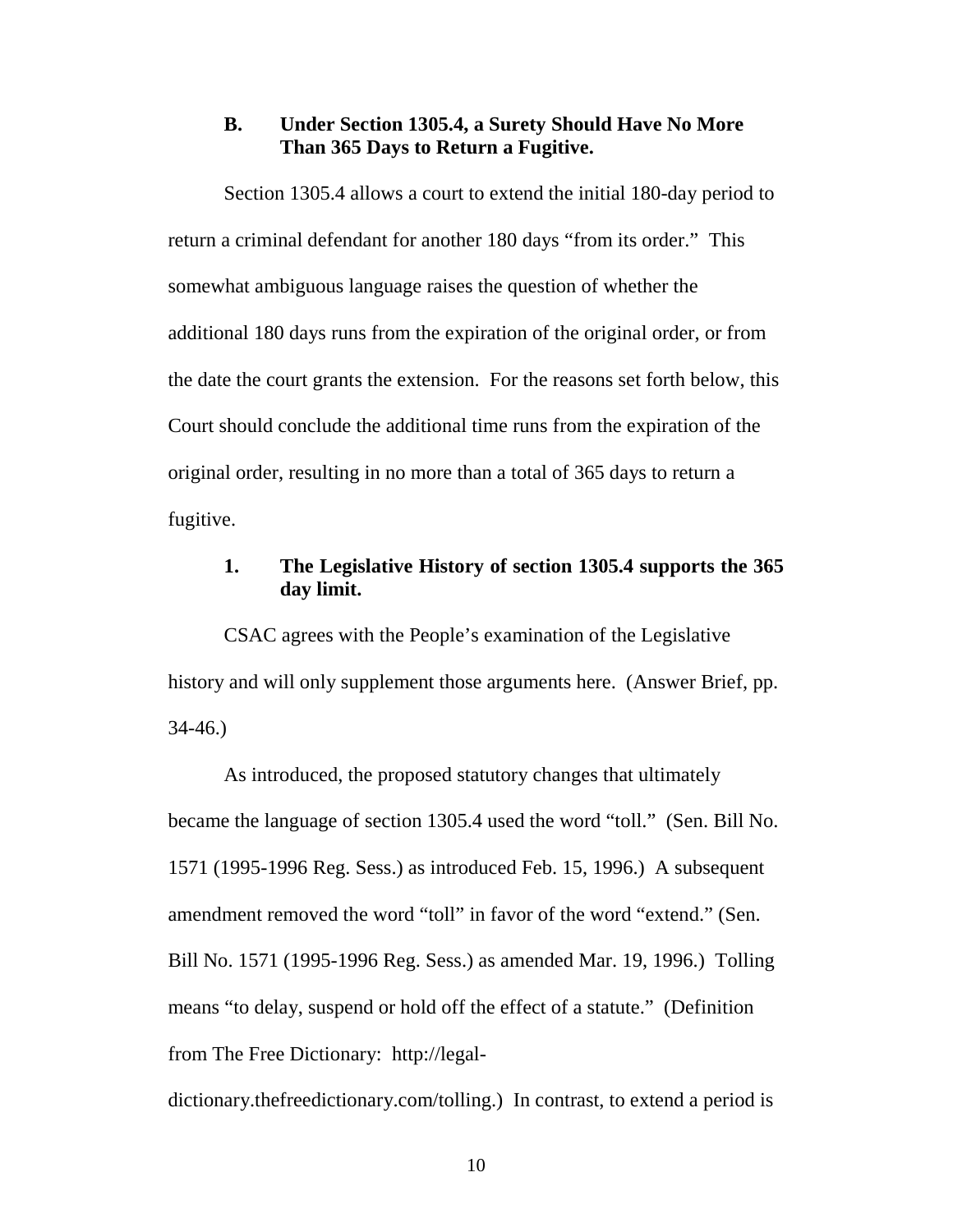"to increase the length or duration of; lengthen; prolong" something that already exists. (Definition from Dictionary.com: http://www.dictionary.com/browse/extended.)

As Financial Casualty points out, "the express purpose of Penal Code section 1305.4 is 'to allow such an investigation to be extended.'" (Reply Brief, p. 19, citing Cal. Bill Analysis, Senate Committee, Sen. Bill 1571 (1995-1996 Reg. Sess.) July 8, 1996.) Financial Casualty agrees with the basic premise, stating "…there is simply no compelling reason to halt a diligent investigation that can otherwise be statutorily extended." (Reply Brief, p. 11.) Yet, Financial Casualty's interpretation results in a gap between the original appearance period and any additional time granted under section 1305.4. Such an interpretation is inconsistent with Legislature's intent to "extend the period," and it undercuts the Legislature's efforts to limit the appearance period and establish certain timeframes for bail forfeitures.

## **2. The 1999 amendments to the Penal Code do not address the** *Taylor Billingslea* **court's analysis on how to apply the 180-day extension.**

Section 1305.4's 180-day extension language was addressed in *People v. Taylor Billingslea Bail Bonds* (1999) 74 Cal.App.4th 1193 ("*Taylor Billingslea*"). That decision addressed the portion of the statute stating that a court "may order the period extended to a time not exceeding 180 days from its order." This particular language was not disturbed by a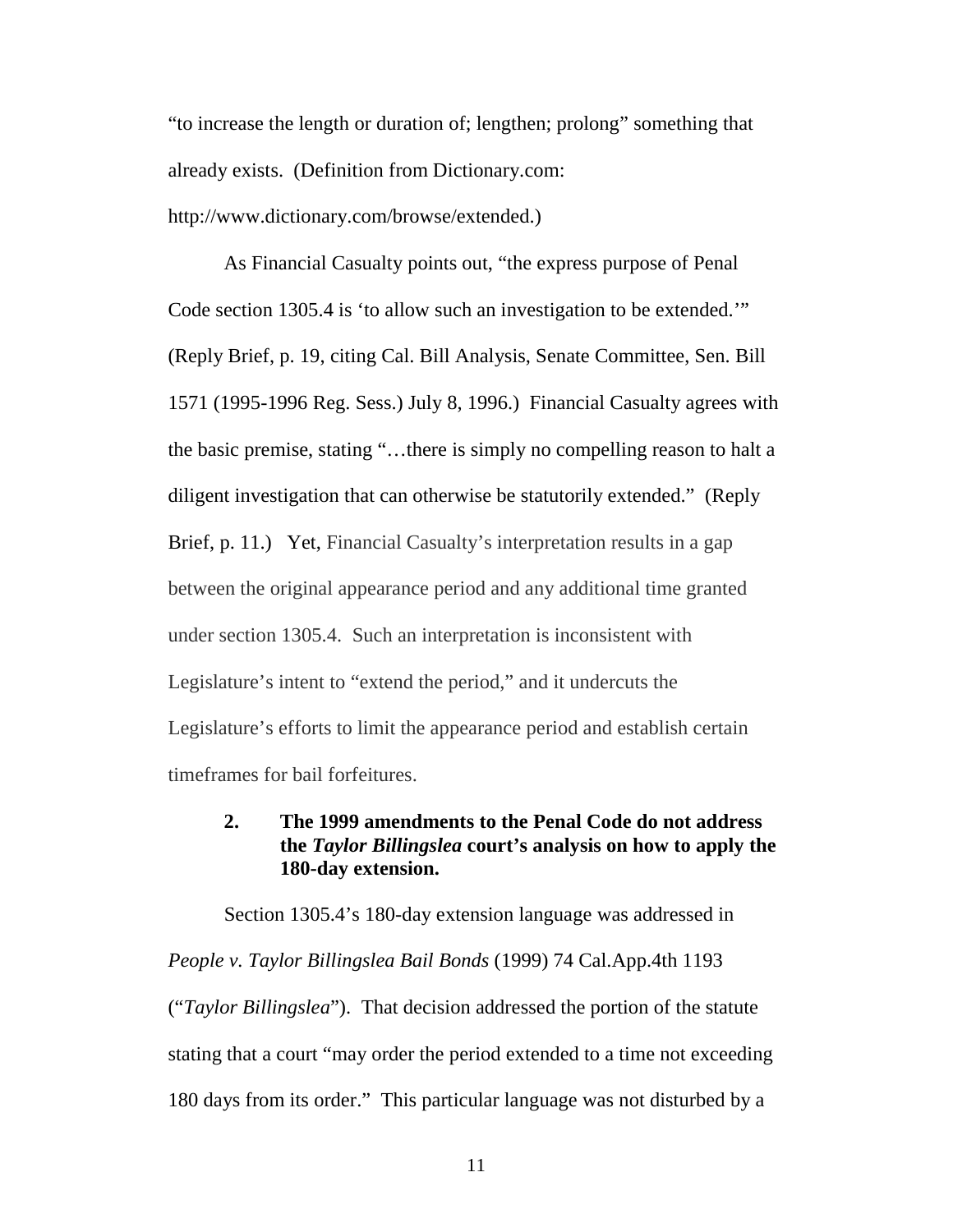1999 amendment to the Penal Code.<sup>[5](#page-22-0)</sup> Although *Taylor Billingslea* was decided before the 1999 amendment, courts have continued to adopt the reasoning of *Taylor Billingslea* as the correct interpretation of statute.<sup>[6](#page-22-1)</sup>

Nothing in the Legislative history for the 1999 amendment indicates

that the Legislature was making substantive changes to the timeframes in

section 1305.4. The amendments regarding calendaring and hearing

motions were described as technical and noncontroversial:

According to the author, the intent of this bill is "to assure that a judge has an opportunity to examine the

<span id="page-22-1"></span><sup>6</sup> The language considered by the court in Taylor *Billingslea*: "Notwithstanding Section 1305, the surety or depositor may file a motion, based upon good cause, for an order extending the 180-day period provided in that section. The motion shall include a declaration or affidavit that states the reasons showing good cause to extend that period. The motion shall be duly served on the prosecuting agency at least 10 days prior to the hearing date. The court, upon a hearing and a showing of good cause, may order the period extended to a time not exceeding 180 days from its order. (Stats. 1996, ch. 354, § 1.)" (*Taylor Billingslea, supra*, 74 Cal.App.4th at p. 1198(emphasis added).) Compare current version of Section 1305.4: "Notwithstanding Section 1305, the surety insurer, the bail agent, the surety, or the depositor may file a motion, based upon good cause, for an order extending the 180-day period provided in that section. The motion shall include a declaration or affidavit that states the reasons showing good cause to extend that period. The court, upon a hearing and a showing of good cause, may order the period extended to a time not exceeding 180 days from its order. A motion may be filed and calendared as provided in subdivision (j) of Section 1305. In addition to any other notice required by law, the moving party shall give the prosecuting agency a written notice at least 10 court days before a hearing held pursuant to this section as a condition precedent to granting the motion." (Emphasis added.)

<span id="page-22-0"></span><sup>&</sup>lt;sup>5</sup> The 1999 Amendment to section 1305.4 altered the section to permit motions to extend to be filed and calendared as provided in subdivision (j) of section 1305. (Stats. 1999, ch. 570, § 3; *see* Stats. 2012, ch. 129, § 1 [former subd. (i) relettered as subd. (j)].)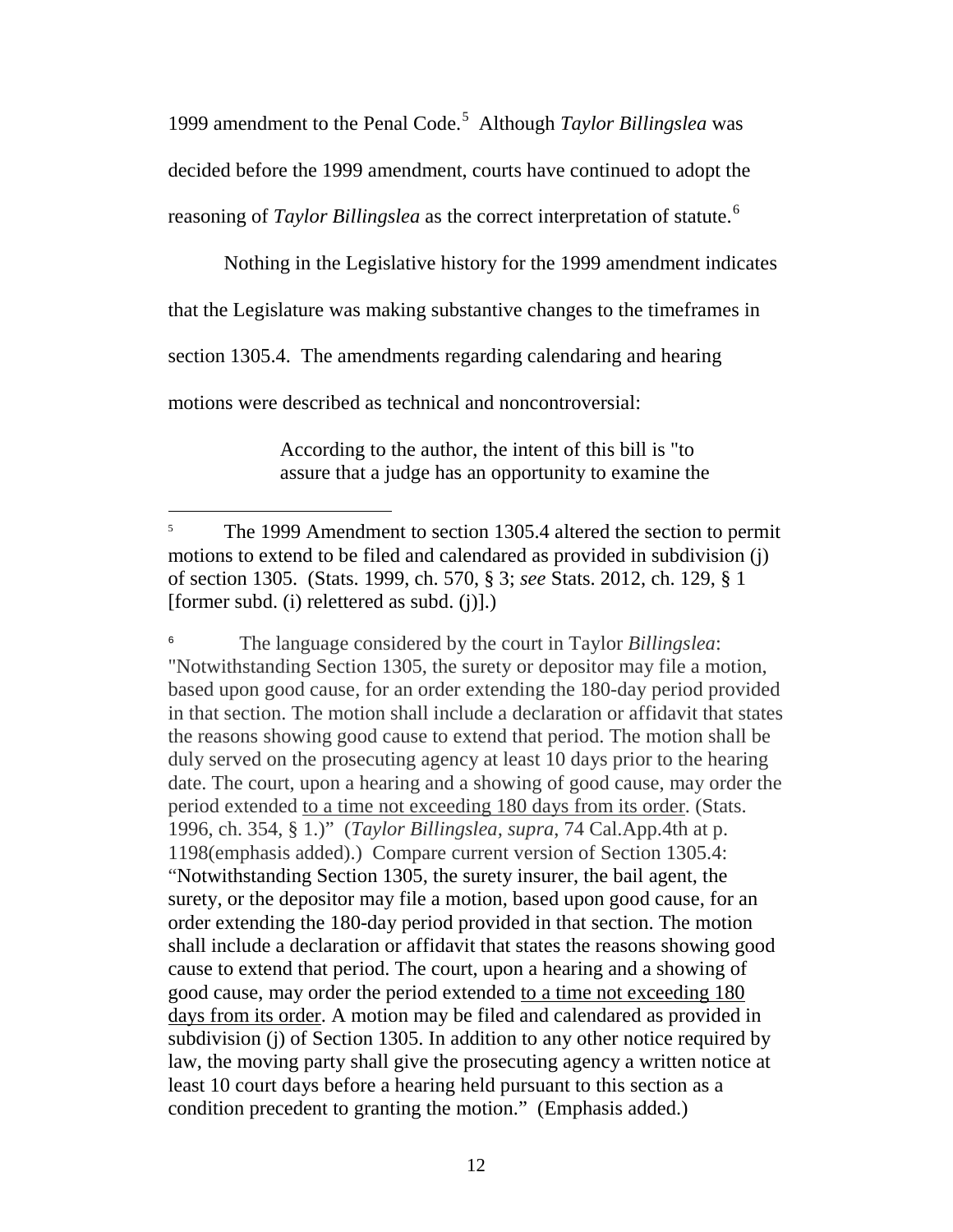record of a convicted individual prior to release and pending sentencing if that individual is out on bail." The other provisions of the bill are technical and noncontroversial.

(Cal. Bill Analysis, Assembly Committee, Assem. Bill 476 (1999-2000 Reg. Sess.) April 20, 1999.)

Extending the time for a surety to produce a defaulting defendant cannot fairly be described as technical amendment. Nor would extending the original 185-day period by more than 180 days under the 1999 amendment, which would be the effect of Financial Casualty's interpretation, be a mere technical or noncontroversial amendment. Indeed, sureties may receive inconsistent grants of extension periods across different cases and sureties may be treated differently, and perhaps unfairly, from one another if the 180 days was to be measured from the day the extension is granted. Again, this would not result in a mere technical or noncontroversial amendment, so it cannot be what the Legislature believed it was doing in adopting the 1999 amendment.<sup>[7](#page-23-0)</sup>

<span id="page-23-0"></span> <sup>7</sup> The amendment to the statute in 1999 was jurisdictional. (*See People v. Safety National Casualty Corp.* (2010) 186 Cal.App.4th 959, 965.) It allowed a court to continue jurisdiction long enough to hear a motion to extend. If good cause exists, additional time is granted and a court's jurisdiction continues. If not, the motion is denied and summary judgment must be entered within the required timeframe. Nothing prevents a surety from continuing to search for a defendant pending a hearing on its motion. If the surety has been diligent and recapture is likely, it would be detrimental to recapture efforts to halt the search for 30 days or more. Financial Casualty suggests that *People v. Seneca Ins. Co.* (2004) 116 Cal.App.4th 75, is in conflict with the interpretation of the Section 1305.4 adopted by the lower court in this case. (Opening Brief, pp. 59-60.) In that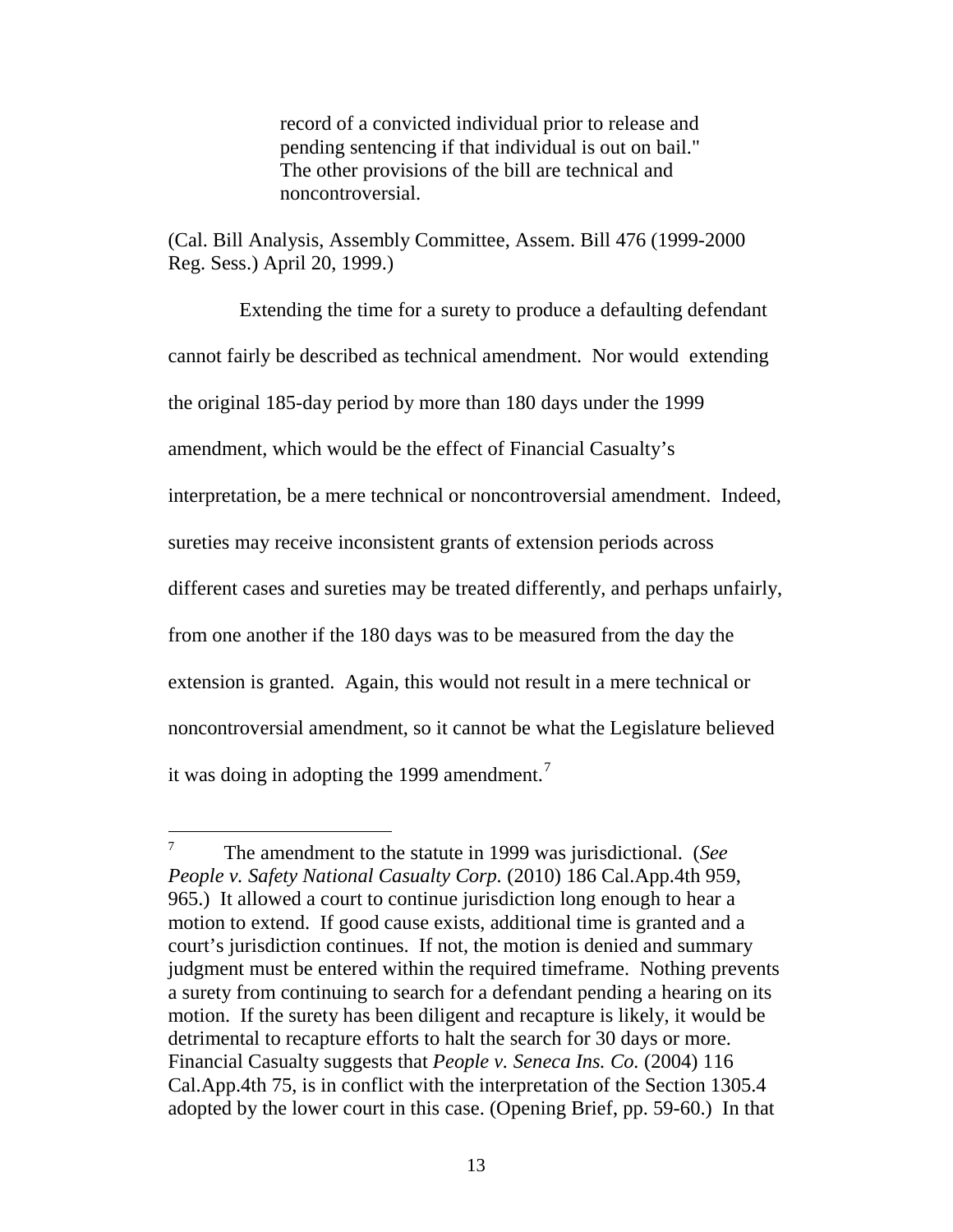**3. The majority of courts interpreting Section 1305.4 have correctly adopted the reasoning in** *Taylor Billingslea***, and decisions to the contrary should be disavowed.**

After reviewing the Legislative history of section 1305.4, the court

in *Taylor Billingslea* held:

 $\overline{a}$ 

"Guided by the language of the statute and the explanation of its provisions provided by the legislative counsel, we are of the opinion that the Legislature intended section 1305.4 to allow an extension of no more than 180 days past the 180-day period set forth in section 1305."

(*Taylor Billingslea, supra,* 74 Cal.App.4th at p. 1999.)

The majority of courts to examine this issue, including the appellate court decision on review in this case, have agreed with the reasoning of the *Taylor Billingslea* court. The court in *People v. Accredited Surety &* 

*Casualty Company, Inc.* (2013) 220 Cal.App.4th 1137*,* cited *Taylor* 

*Billingslea* in finding that an extension was effective the day after the initial

appearance period ended. That court noted that it applied the "construction

of section 1305.4 adopted by every court that has thus far considered the

question…" (*Id*. at p. 1148, citing *People v. Granite State Insurance Co.* 

case, a surety failed to give timely notice of the bail forfeiture order to its agent. Little was done to locate the fugitive prior to expiration of the appearance period and the court refused to consider efforts made after the appearance period expired as evidence of "good cause" for an extension. The case does not stand for the proposition that all efforts are suspended while a hearing is pending. It merely prevents evidence of those efforts in support of the "good cause" showing that must be fully supported by the efforts and circumstances present during the appearance period.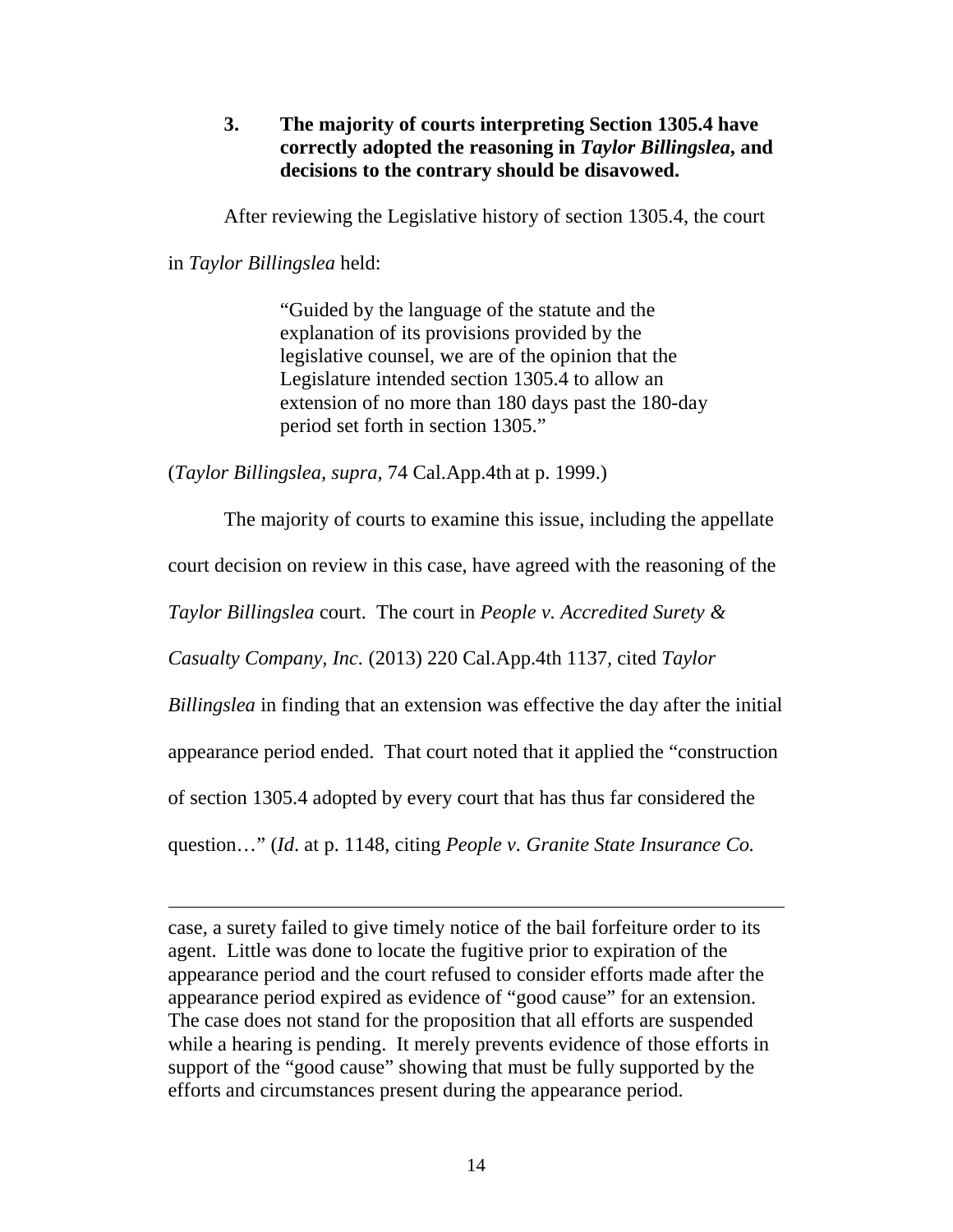(2003) 114 Cal.App.4th 758, 768 and *People v. Bankers Ins. Co.* (2010) 182 Cal.App.4th 1377, 1382.)

However, in a recent case, *People v. United States Fire Insurance Company* (2015) 242 Cal.App.4th 991 ("*United States Fire*"), the Fifth District Court of Appeal rejected this line of cases. The court erroneously concluded that the 1999 amendment made substantive changes to the manner in which extensions are measured. (*Id.* at p. 1007.) The court based its decision on the "plain wording of the statute," despite the ambiguity recognized by a number of other courts. (*Id.* at p. 995.) By not analyzing the overall statutory scheme, legislative intent and policy considerations at issue, the court missed the mark.

Similarly, in *County of Los Angeles v. Williamsburg National Ins. Co.* (2015) 235 Cal.App.4th 944 ("*Williamsburg*"), the Second District Court of Appeal, in a footnote, called into question the holding in *Taylor Billingslea* because it predates the 1999 statutory amendments. (*Id*. at p. 952, fn. 7, citing *People v. American Contractors Indemnity Co.* (2004) 33 Cal.4th 653, 658)("*American Contractors*").)

The dicta in *Williamsburg* should not control the outcome of this case. First, the language regarding the interpretation of section 1305.4 lacked any substantive analysis of the 1999 amendment, prior legislative intent or the language of the statute and its place within the overall statutory. Compared to the thorough review of the legal question provided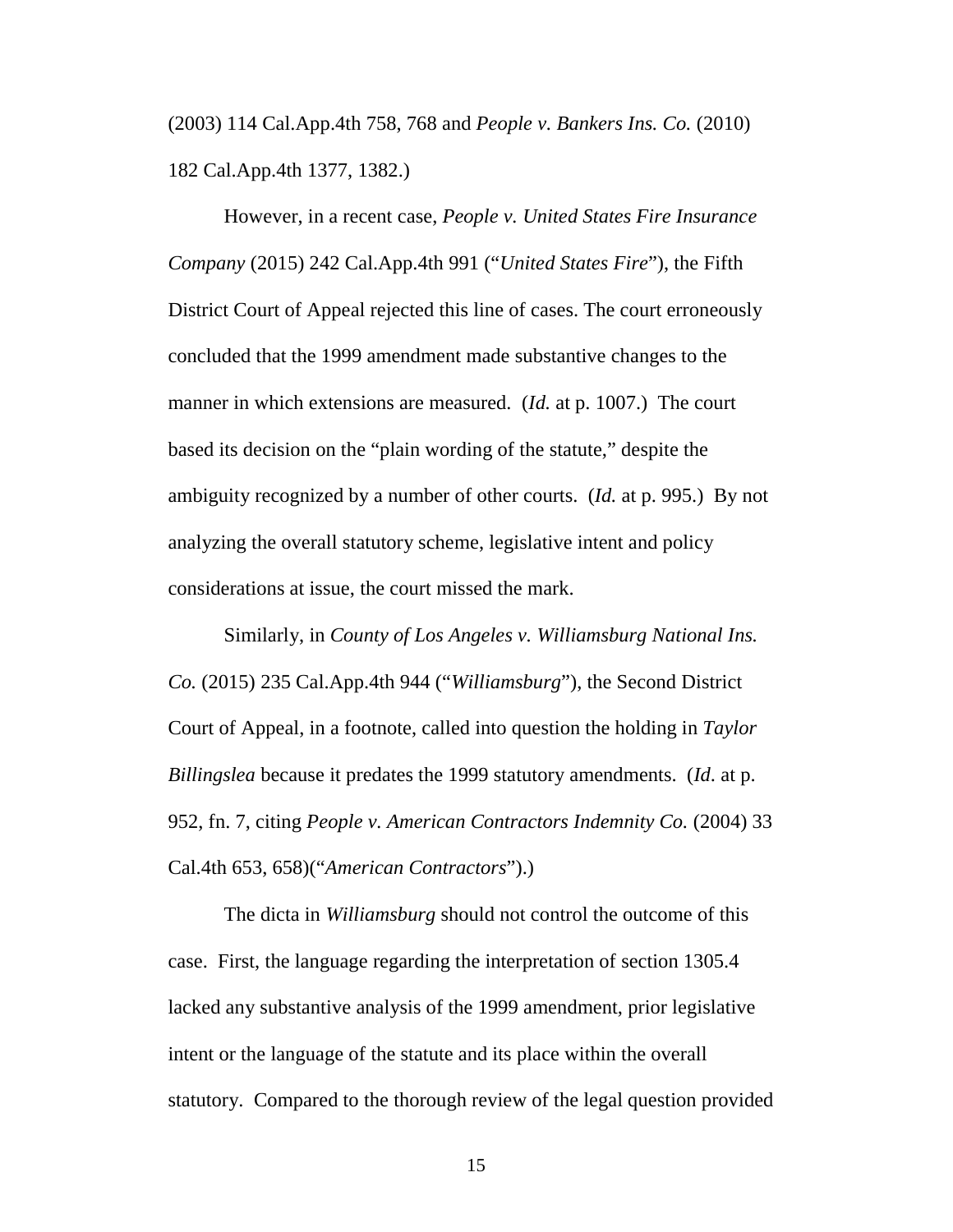in *Taylor Billingslea*, the *Williamsburg* case does not provide a basis for straying from the long-established rule on this question. Second, the *Williamsburg* court's disagreement with *Taylor Billingslea* relies on language from this court's decision in *American Contractors.* That decision considered whether a summary judgment that was entered before a hearing on a section 1305.4 motion was void or voidable; it did not analyze the language of section 1305.4 at issue here. (*American Contractors*, *supra*, 33 Cal.4th at p. 660.)

The holding in *United States Fire* and the dicta in *Williamsburg*  undercut the Legislature's efforts to limit the appearance period and establish certain timeframes for bail forfeitures. (*People v. Murphy* (2001) 25 Cal.4th 136, 142 [courts construe the words of a statute '"in context, keeping in mind the nature and obvious purpose of the statute…,"' and harmonize the "various parts of [the statute] by considering the particular clause or section in the context of the statutory framework as a whole."].) The Legislature would not have developed a comprehensive scheme governing bond forfeitures if it meant for the details to be decided on a case-by-case basis and without regard to consistent, uniform procedures and timeframes.

The forfeiture process is administrative, and to the extent that inconsistency and delay is prevalent in such a system, administrative costs and errors increase. The *United States Fire* and *Williamsburg* decisions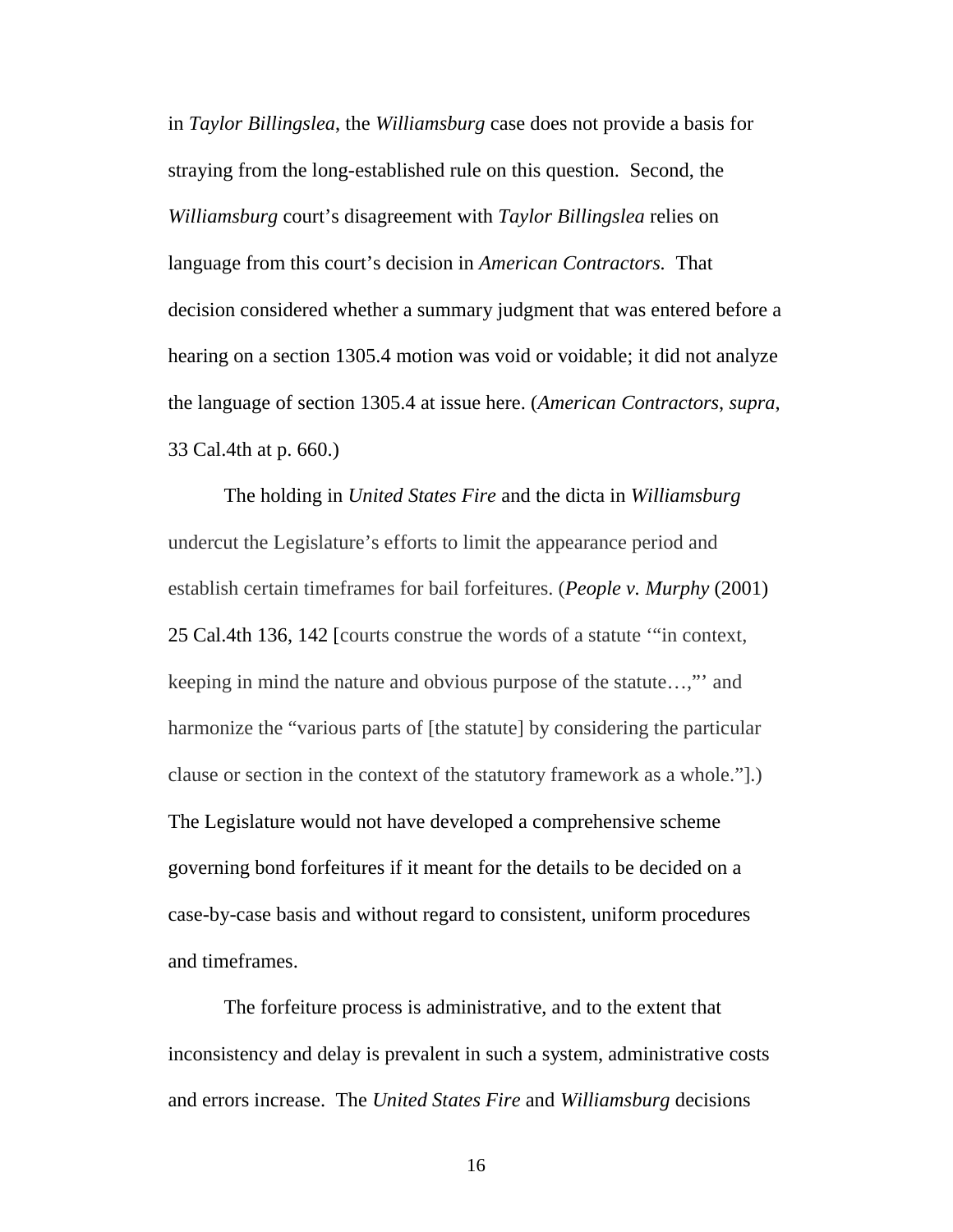encourage sureties to prolong judgment on forfeiture by seeking partial extensions with multiple hearings and multiple "grace periods."<sup>[8](#page-27-0)</sup> The decisions also promote delay by encouraging requests for hearing continuances. This Court should disavow this interpretation of section 1305.4, which creates unintended consequences, including additional burdens on court and county resources.

## **4. Reading section 1305.4 as allowing a maximum of 365 days to return a fugitive resolves uncertainty in the application of section 1306.**

Statutes regarding bail and bail forfeiture relate to the administration of justice and related public safety concerns. (*[People v. American](http://www.lexis.com/research/buttonTFLink?_m=ca4538eda0fb7936c47dcd34ba5eff8a&_xfercite=%3ccite%20cc%3d%22USA%22%3e%3c%21%5bCDATA%5b207%20Cal.%20App.%204th%20163%5d%5d%3e%3c%2fcite%3e&_butType=3&_butStat=2&_butNum=50&_butInline=1&_butinfo=%3ccite%20cc%3d%22USA%22%3e%3c%21%5bCDATA%5b33%20Cal.%204th%20653%2c%20657%5d%5d%3e%3c%2fcite%3e&_fmtstr=FULL&docnum=1&_startdoc=1&wchp=dGLzVzB-zSkAb&_md5=a36bbdbefd0710f09e7e005deb4bae36)  [Contractors Indemnity Co.](http://www.lexis.com/research/buttonTFLink?_m=ca4538eda0fb7936c47dcd34ba5eff8a&_xfercite=%3ccite%20cc%3d%22USA%22%3e%3c%21%5bCDATA%5b207%20Cal.%20App.%204th%20163%5d%5d%3e%3c%2fcite%3e&_butType=3&_butStat=2&_butNum=50&_butInline=1&_butinfo=%3ccite%20cc%3d%22USA%22%3e%3c%21%5bCDATA%5b33%20Cal.%204th%20653%2c%20657%5d%5d%3e%3c%2fcite%3e&_fmtstr=FULL&docnum=1&_startdoc=1&wchp=dGLzVzB-zSkAb&_md5=a36bbdbefd0710f09e7e005deb4bae36)*, *supra*, 33 Cal.4th at p. 657, quoting *People v. Wilcox* (1960) 53 Cal.2d 651, 654 ["The object of bail and its forfeiture is to insure the accused's attendance and his or her obedience to the orders and judgment of the court."].) If a defendant absconds, the statutes "are intended to provide the bail with an incentive to secure the arrest of the defaulting defendant." (*People v. Rolley* (1963) 223 Cal.App.2d 639, 641.) As the general construction and interpretation of sections 1305 and 1305.4 indicate, these statutes provide a framework for a declaration of bond forfeiture, notice of forfeiture, and specific requirements and timeframes for exoneration of the bond. And if the bond is not exonerated within the

<span id="page-27-0"></span><sup>&</sup>lt;sup>8</sup> Financial Casualty argues that each motion for an extension should be treated the same. (Opening Brief, p. 54.)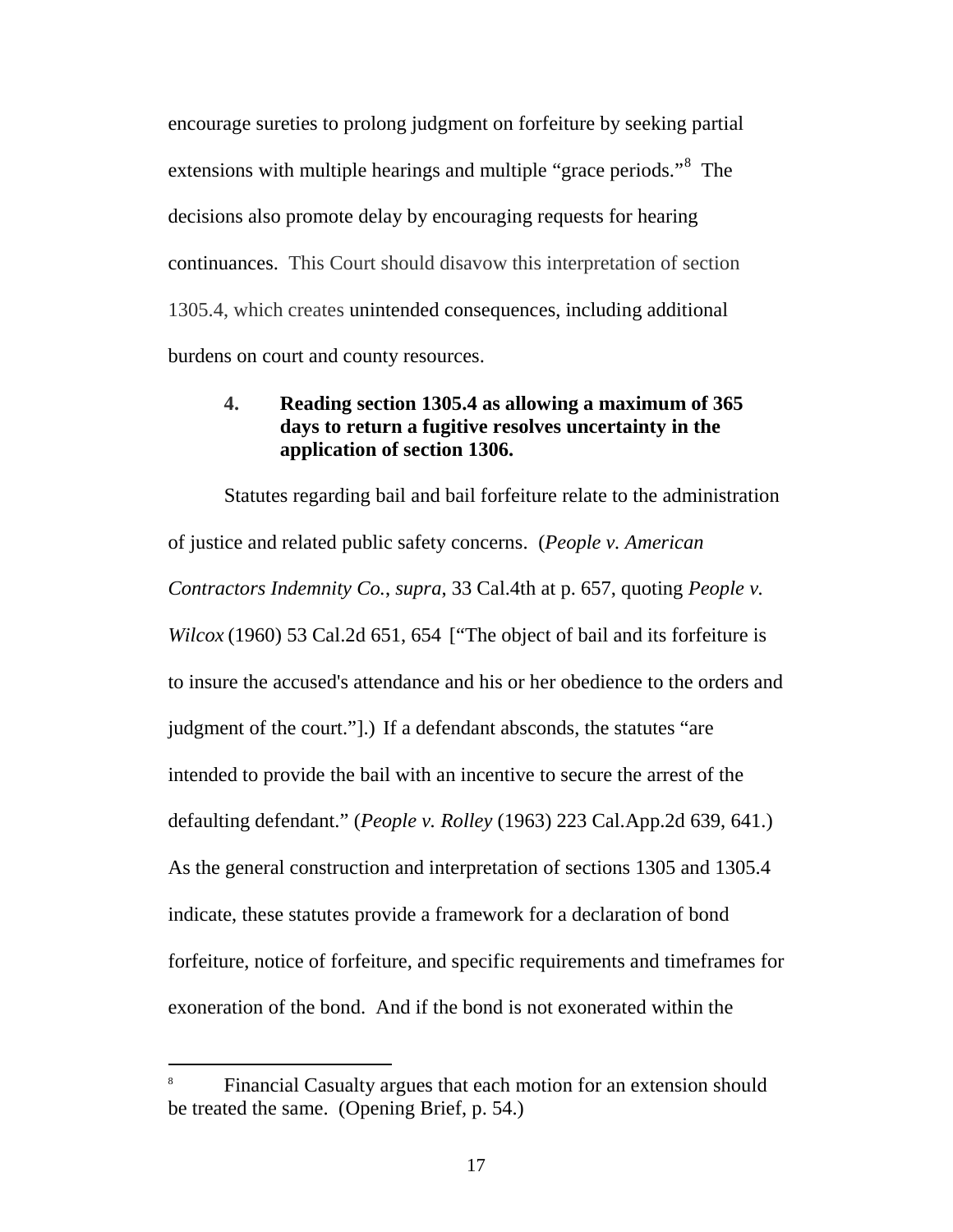statutory timeframe, those provisions trigger the timeframe for entry of judgment under section 1306.<sup>[9](#page-28-0)</sup> Thus, taken together, sections 1305, 1305.4, and 1306 work to incentivize the return of a defaulting defendant.

"'The provisions of Penal Code section 1306 are clear and unambiguous. They place the responsibility for entering summary judgment on defaulted bail on the court, unequivocally limit the time within which the judgment may be entered, and provide that the right to enter judgment terminates when that time limit has expired .…'" (*County of Sacramento v. Ins. Co. of the West* (1983) 139 Cal.App.3d 561, 565, quoting *People v. Surety Ins. Co.* (1973) 30 Cal.App.3d 75, 79-80.)

Underlying these provisions is the limited jurisdiction of a court in bail forfeiture matters. Strict compliance is required if judgment on the bond is to be entered and enforced. Thus, consistency in the application of section 1305.4 is essential to the proper administration of bail bonds and the entry of judgments under section 1306. With the confusion and lack of uniformity that is currently present in forfeiture proceedings, a court may "fail to promptly perform the duties enjoined upon it," not because of its own delay in attending to the matter, but simply because it adopts an

<span id="page-28-0"></span>Section 1306 states: "If, because of the failure of any court to promptly perform the duties enjoined upon it pursuant to this section, summary judgment is not entered within 90 days after the date upon which it may first be entered, their tight to do expires and the bail is exonerated."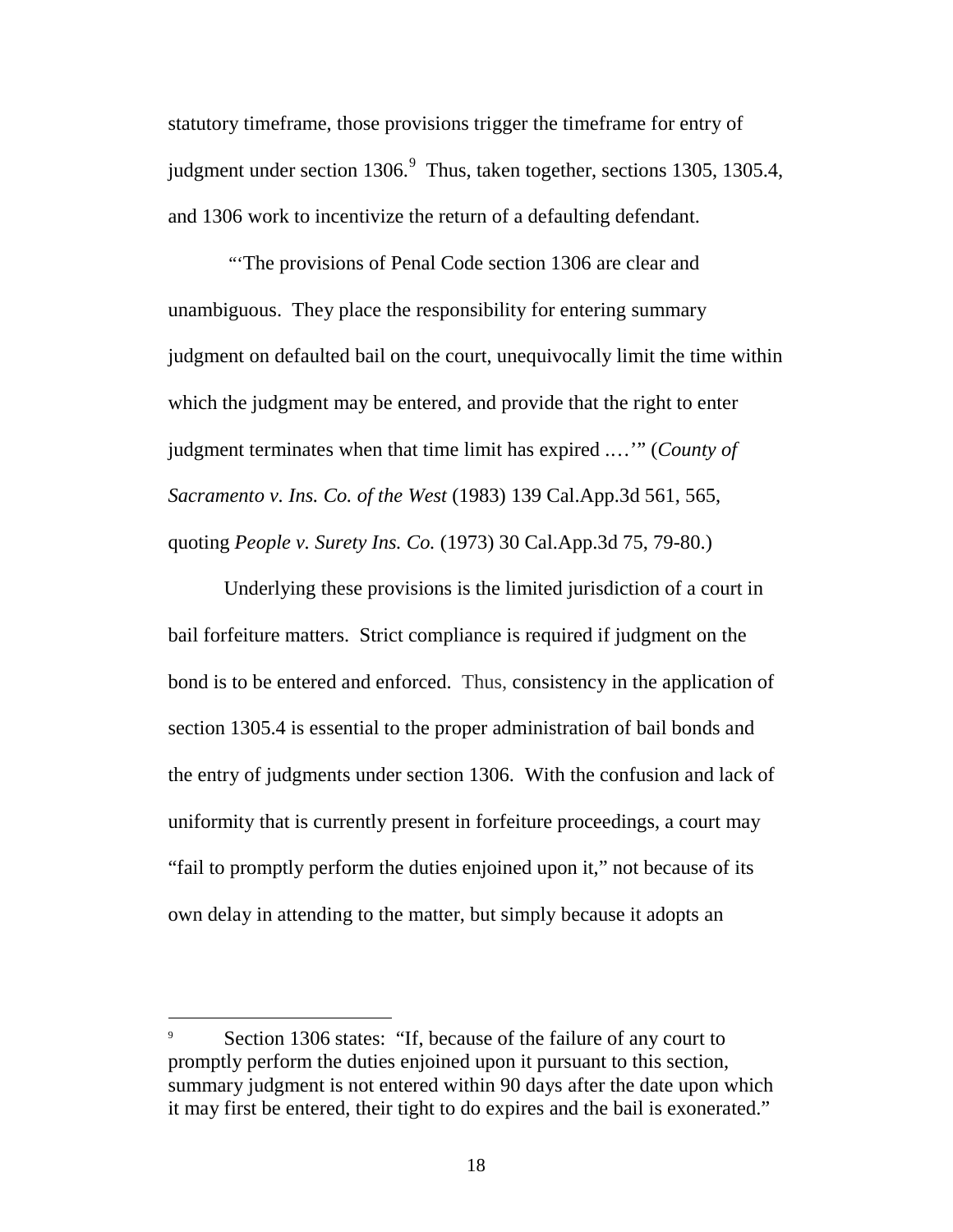interpretation of the ambiguities in section 1305.4 that is different from the interpretation adopted by a reviewing court.

Further, sureties have exploited ambiguities in bail forfeiture statutes in attempts to exonerate bonds under section 1306. (*People v. Bankers Ins. Co.*, *supra,* 182 Cal.App.4th at p. 1382. [surety argued that extension was outside of 365 day window]; *[People v. Granite State Insurance Co](http://www.lexis.com/research/xlink?app=00075&view=full&searchtype=le&search=114+Cal.+App.+4th+758)*., *supra,* [114 Cal.App.4th 758 \[](http://www.lexis.com/research/xlink?app=00075&view=full&searchtype=le&search=114+Cal.+App.+4th+758)surety argued that its pending motion to vacate did not alter the timeframe under section 1306].) Bright line rules in bail forfeiture proceedings promote consistency and fairness in the application of bail forfeiture statutes. (*Regents of Univ. of Cal. v. Superior Court* (1970) 3 Cal.3d 529, 536-537. ["It is the duty of the courts, within the framework of the statutes passed by the Legislature, to interpret the statutes so as to make them workable and reasonable."].)

## **5. The 365-day limit is consistent with avoiding the harsh results of forfeiture.**

Bail forfeiture statutes are to be construed in favor of the surety to avoid the harsh results of forfeiture.[10](#page-29-0) (*People v. Granite State Insurance* 

<span id="page-29-0"></span> $10$  Apprehending fugitives and avoiding the harsh results of forfeiture are not only policy goals the Legislature has considered regarding forfeitures. The Legislature has identified enforcement of court-ordered debts as "an important element of California's judicial system" and stated that "[p]rompt, efficient, and effective imposition and collection of courtordered…forfeitures…ensure the appropriate respect for court orders." (Section 1463.010.) The Legislature has also provided for victims of certain sex crimes and serious and violent felonies by allocating a certain percentage of bail forfeiture proceeds to "satisfy any civil court judgment in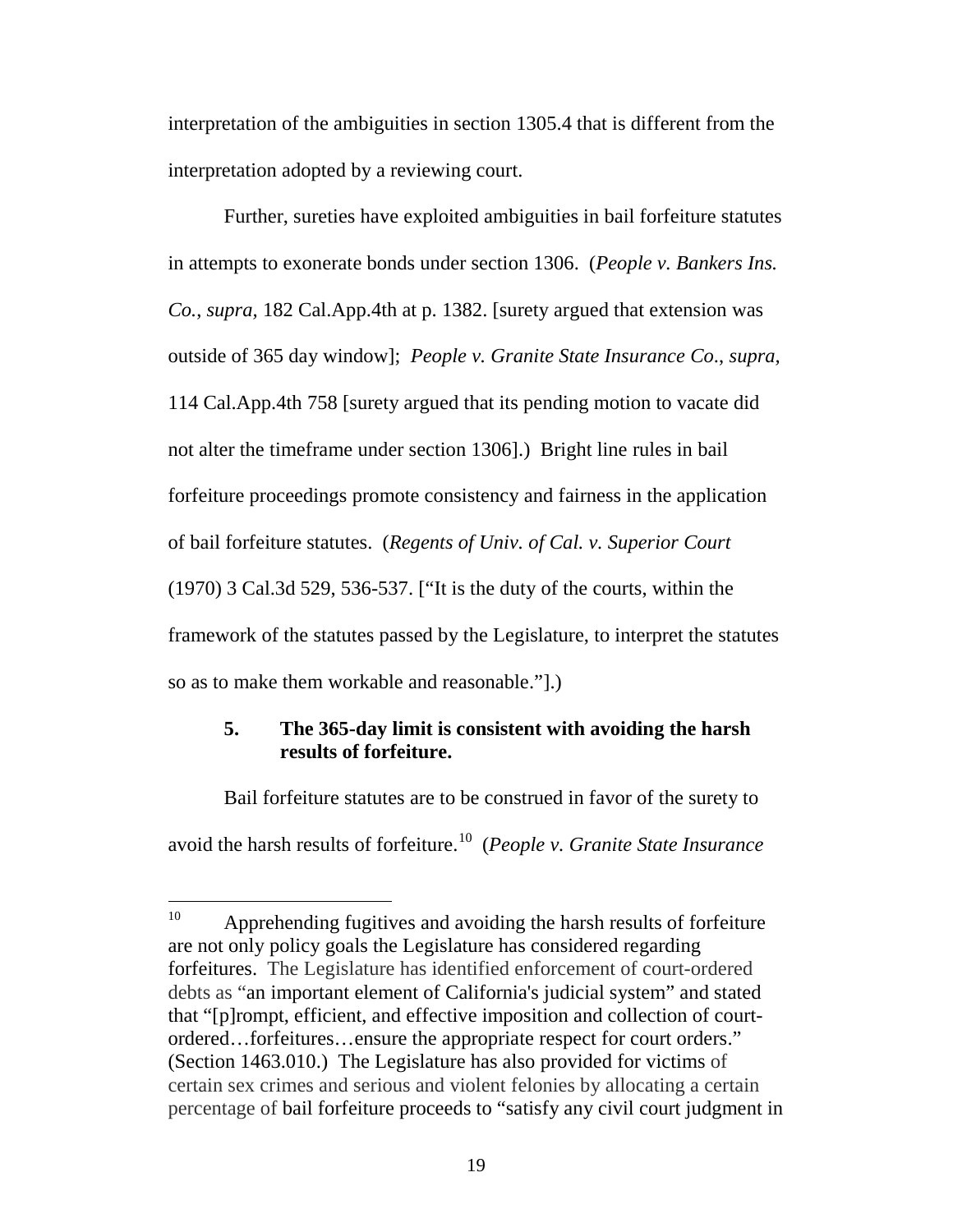*Co.*, *supra,* 114 Cal.App.4th at p. 769.) In *People v. Indiana Lumbermens* 

*Mutual Ins. Co.* (2010) 49 Cal.4th 301, 313, this Court stated:

[T]he existing statutory scheme has been designed to avoid undue hardship for bail sureties. A surety undertakes to guarantee the defendant's timely appearance in court. If the defendant fails to appear, the surety is contractually obligated to the government in the amount of its bond. (Citation) [Section 1305](http://www.lexis.com/research/buttonTFLink?_m=6687b0070faf4df18cad7dbf1ff914b8&_xfercite=%3ccite%20cc%3d%22USA%22%3e%3c%21%5bCDATA%5b49%20Cal.%204th%20301%5d%5d%3e%3c%2fcite%3e&_butType=4&_butStat=0&_butNum=164&_butInline=1&_butinfo=CAL.%20PENAL%20CODE%201305&_fmtstr=FULL&docnum=1&_startdoc=1&wchp=dGLbVzk-zSkAz&_md5=1dadc2f8b32b38e6fce270800a691a03) allows the surety 180 days, *a generous period*, to obtain relief….

(Italics added.)

 $\overline{a}$ 

Limiting the timeframe to 365 days does not result in undue hardship, create an undue burden or result in any other unfair treatment of sureties that assume the risk of bond forfeitures. It does, however, provide consistency that a surety can count on in its own affairs and consistency between cases that promotes fairness through uniformity.

#### **C. The People's Interpretation of Section 1305.4 Avoids Absurd Results.**

"Where the construction of a statute is necessary, it should be interpreted so as to produce a result that is reasonable .…" (*Associates Discount Corp. v. Tobb Co*. (1966) 241 Cal.App.2d 541, 552.) "The provisions of section 1305 in particular must be accorded 'a reasonable, commonsense construction in line with [their] apparent purpose, in order to advance wise legislative policy and avoid absurdity.'" (*People v. Ranger* 

favor of a victim as a result of the offense or a restitution order" under certain circumstances. (§ 1463.099.)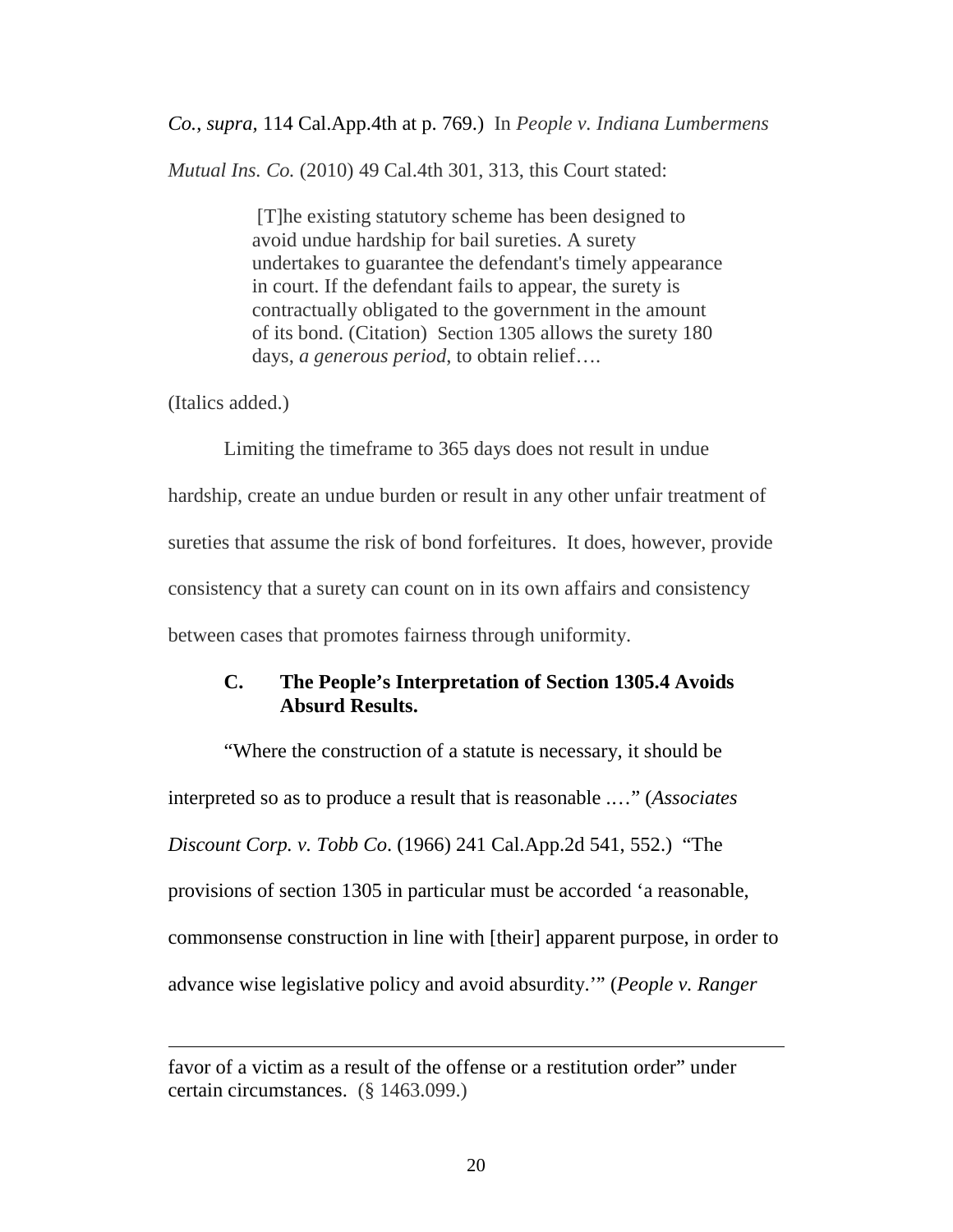*Ins. Co.* (1992) 9 Cal.App.4th 1302, 1307.) While bail forfeiture statutes must be strictly construed in favor of the surety to avoid the harsh results of a forfeiture, the statutes must also be "given a reasonable and commonsense interpretation consistent with the apparent legislative purpose 'and intent and which, when applied, will result in wise policy rather than mischief or absurdity'". (*People v. Granite State Insurance Co.*, *supra*, 114 Cal.App.4th at p. 769, citing *[People v. International Fidelity Ins. Co](http://www.lexis.com/research/buttonTFLink?_m=f9c3a96e8b6ce4039e08b312803b9db7&_xfercite=%3ccite%20cc%3d%22USA%22%3e%3c%21%5bCDATA%5b114%20Cal.%20App.%204th%20758%5d%5d%3e%3c%2fcite%3e&_butType=3&_butStat=2&_butNum=194&_butInline=1&_butinfo=%3ccite%20cc%3d%22USA%22%3e%3c%21%5bCDATA%5b92%20Cal.%20App.%204th%20470%2c%20473%5d%5d%3e%3c%2fcite%3e&_fmtstr=FULL&docnum=1&_startdoc=1&wchp=dGLbVzB-zSkAz&_md5=976a454592acd4b385d3777722e89757)*. [\(2001\) 92 Cal.App.4th 470, 473\)](http://www.lexis.com/research/buttonTFLink?_m=f9c3a96e8b6ce4039e08b312803b9db7&_xfercite=%3ccite%20cc%3d%22USA%22%3e%3c%21%5bCDATA%5b114%20Cal.%20App.%204th%20758%5d%5d%3e%3c%2fcite%3e&_butType=3&_butStat=2&_butNum=194&_butInline=1&_butinfo=%3ccite%20cc%3d%22USA%22%3e%3c%21%5bCDATA%5b92%20Cal.%20App.%204th%20470%2c%20473%5d%5d%3e%3c%2fcite%3e&_fmtstr=FULL&docnum=1&_startdoc=1&wchp=dGLbVzB-zSkAz&_md5=976a454592acd4b385d3777722e89757) and quoting *[Dyna-Med, Inc. v. Fair](http://www.lexis.com/research/buttonTFLink?_m=f9c3a96e8b6ce4039e08b312803b9db7&_xfercite=%3ccite%20cc%3d%22USA%22%3e%3c%21%5bCDATA%5b114%20Cal.%20App.%204th%20758%5d%5d%3e%3c%2fcite%3e&_butType=3&_butStat=2&_butNum=195&_butInline=1&_butinfo=%3ccite%20cc%3d%22USA%22%3e%3c%21%5bCDATA%5b43%20Cal.%203d%201379%2c%201392%5d%5d%3e%3c%2fcite%3e&_fmtstr=FULL&docnum=1&_startdoc=1&wchp=dGLbVzB-zSkAz&_md5=9d38a7048e56b850012befab3a54b5f3)  [Employment & Housing Com.](http://www.lexis.com/research/buttonTFLink?_m=f9c3a96e8b6ce4039e08b312803b9db7&_xfercite=%3ccite%20cc%3d%22USA%22%3e%3c%21%5bCDATA%5b114%20Cal.%20App.%204th%20758%5d%5d%3e%3c%2fcite%3e&_butType=3&_butStat=2&_butNum=195&_butInline=1&_butinfo=%3ccite%20cc%3d%22USA%22%3e%3c%21%5bCDATA%5b43%20Cal.%203d%201379%2c%201392%5d%5d%3e%3c%2fcite%3e&_fmtstr=FULL&docnum=1&_startdoc=1&wchp=dGLbVzB-zSkAz&_md5=9d38a7048e56b850012befab3a54b5f3)* (1987) 43 Cal.3d 1379, 1392.) Thus, "…a construction 'which is consistent with sound sense and wise policy, with a view to promoting justice' should be accepted; that which would produce an absurdity should be rejected.…" (*Associates Discount Corp.*, *supra*, 241 Cal.App.2d at p. 552, quoting *In re Estate of Todd* (1941) 17 Cal.2d 270, 275.)

In this case, the interpretation of section 1305.4 supported by the People is consistent with "sound sense and wise policy." Requiring "good cause" to be more than a mere due diligence standard avoids the potential for absurd result of prolonging bail forfeiture proceedings that have no likelihood of leading to a fugitive's recapture. The People, consistent with the majority of courts, argue that extensions of the appearance period should be limited to no more than 365 days. Interpreting the statute in this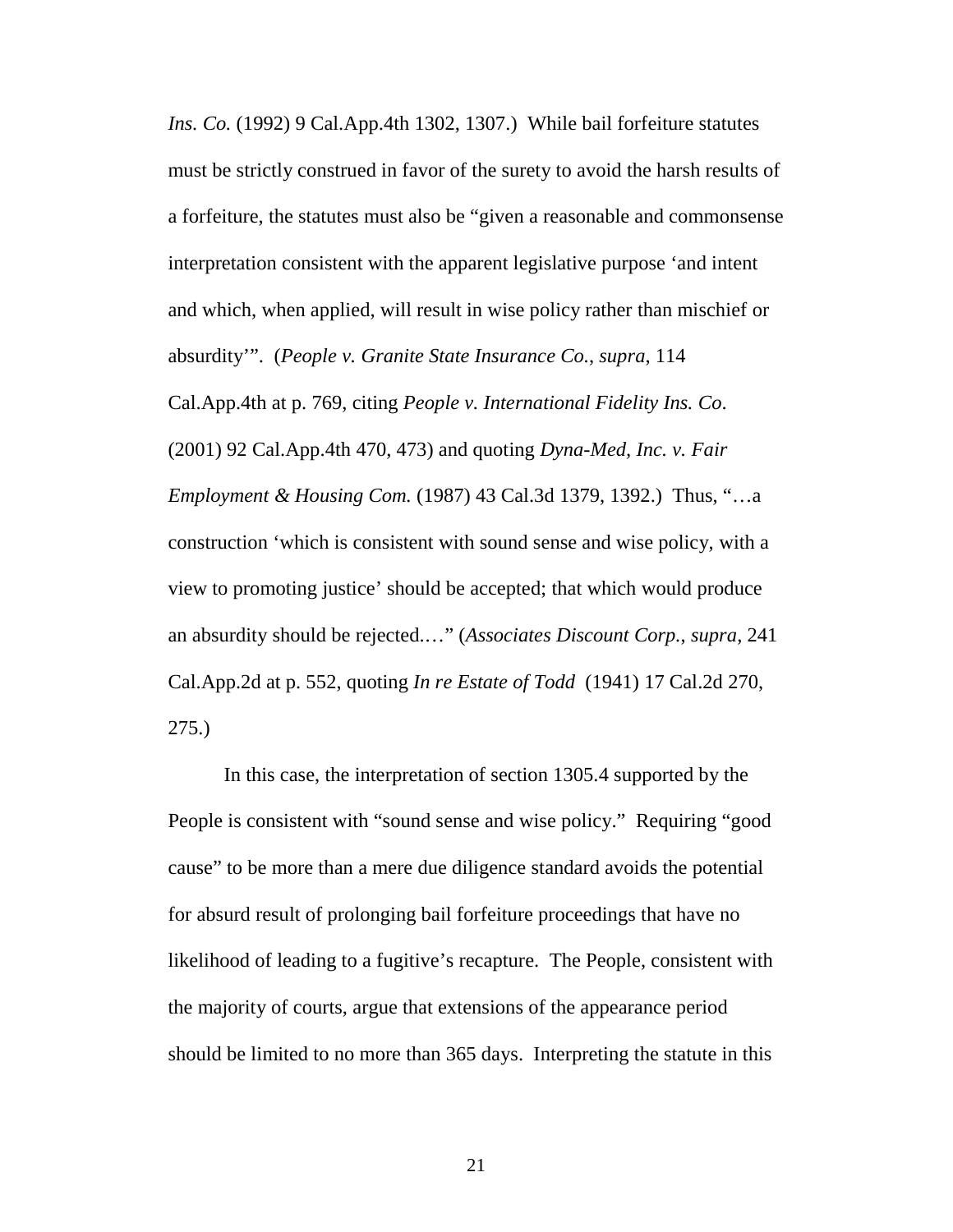manner allows courts and counties to efficiently manage public resources and properly apply provisions in related statutes.

Moreover, adopting Financial Casualty's position would essentially provide no time limit at all to return a fugitive, which renders ineffective the bail forfeiture system. A surety would be able to request multiple extensions, and would only have to show that it is continuing a diligent search for defendant, not that the additional time is likely to result in the defendant's return. By contrast, the interpretation advanced by the People would avoid the absurd result of encouraging sureties to prolong a final forfeiture judgment by seeking any number of partial extensions and hearing continuances.

#### **IV. CONCLUSION**

A legislative requirement that "good cause" be shown before an extension is granted must be given meaningful effect. If the Legislature preferred an automatic extension, it would have saved everyone the time and expense of required hearings and simply extended the appearance period by 180 days in every case. The same is true for the burden shifting scheme suggested by Financial Casualty. If the Legislature wanted the burden to fall on the People, it is capable of crafting such language. As enacted, the burden of showing that "good cause" exists falls solely on the surety.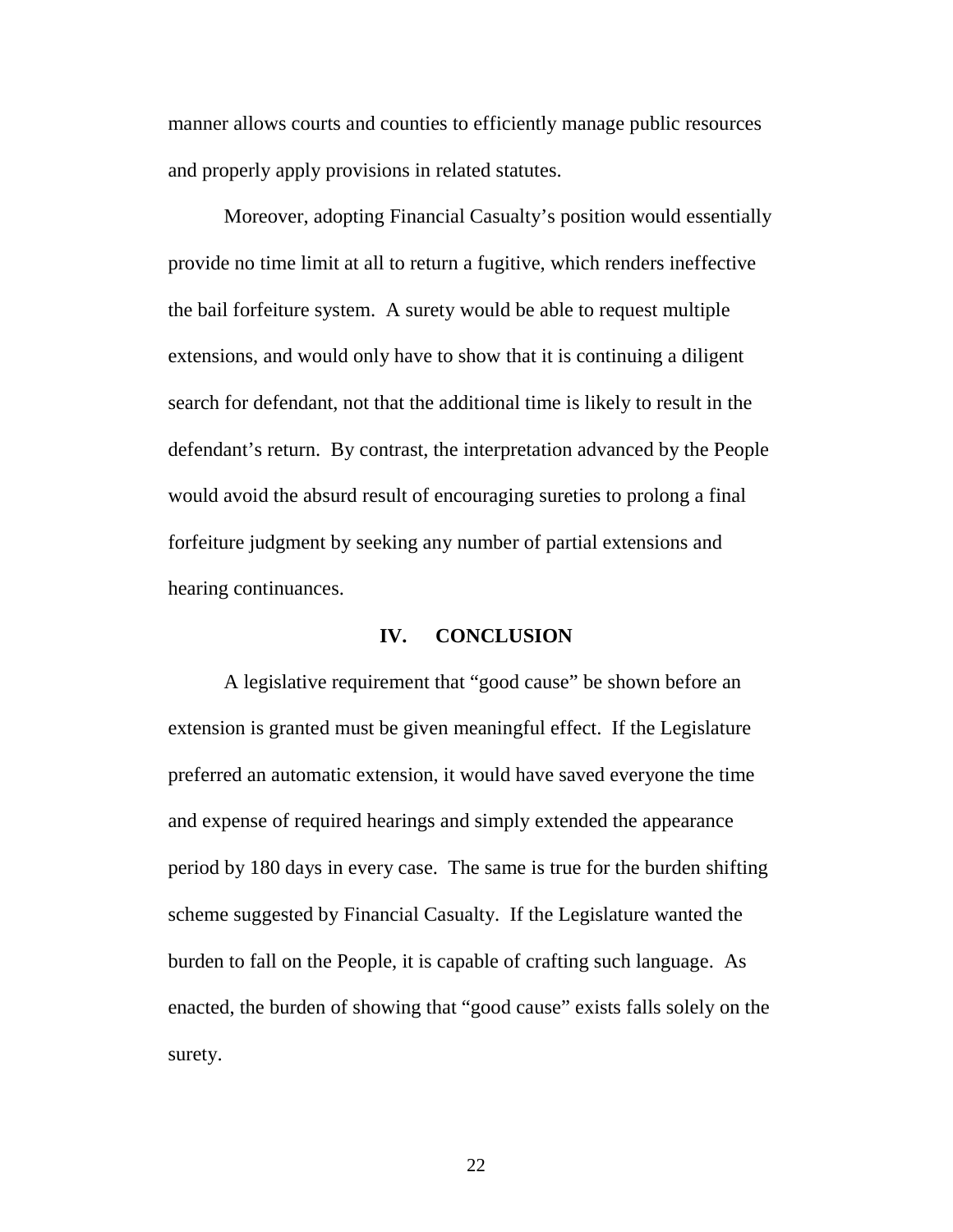Additionally, though the maximum period available under section 1305.4 for returning a defendant may be ambiguous, case law and analysis of the Legislature's intent support the conclusion that it extends the appearance period under section 1305 by not more than 180 days, allowing for a total of 365 days for a bond to be exonerated. This conclusion provides a clear timeframe for courts to apply related statutes, promotes fairness and consistency, and it avoids administrative impracticalities for both courts and the counties.

To advance the intent of the statute and avoid its circumvention, CSAC urges the court to affirm the lower court's ruling.

Dated: March, 2016 By:

Jennifer B. Henning Attorney for Amicus Curiae California State Association of Counties

\_\_\_\_\_\_\_\_\_\_\_\_\_\_\_\_\_\_\_\_\_\_\_\_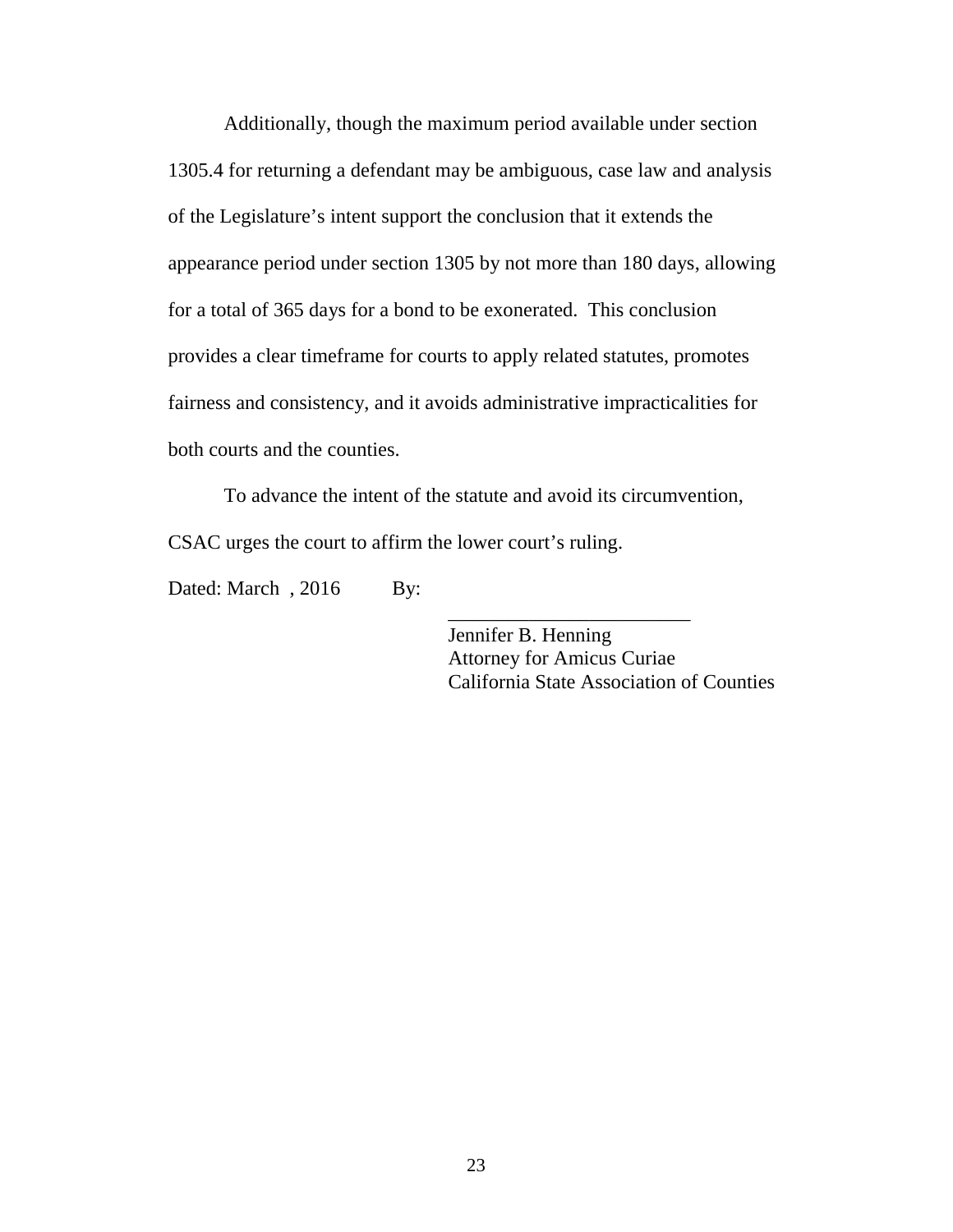# **CERTIFICATION OF COMPLIANCE WITH CALIFORNIA RULES OF COURT, RULE 8.204(c)(1)**

I hereby certify that this brief has been prepared using proportionately double-spaced 13 point Times New Roman typeface. According to the word count feature in my Microsoft Word software, this brief contains 4,635 words.

I declare under penalty of perjury under the laws of the State of California that the foregoing is true and correct. Executed this \_\_\_ day of March, 2016 in Sacramento, California.

Respectfully submitted,

 $\mathbf{By:}$ 

 JENNIFER B. HENNING Attorney for Amicus Curiae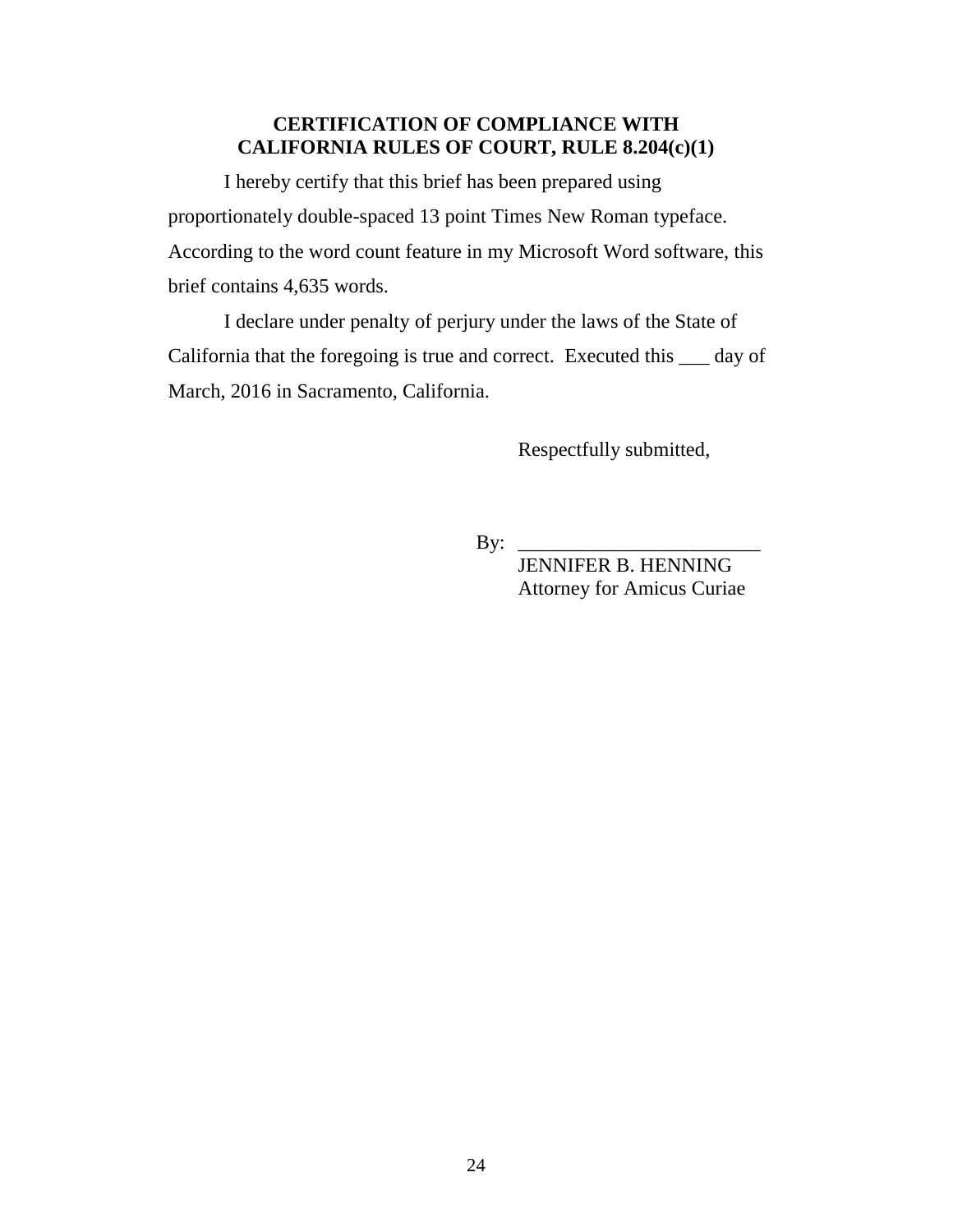#### Proof of Service by Mail

*People v. Financial Casualty & Surety, Inc.* Case No. S229446

I, Mary Penney, declare:

That I am, and was at the time of the service of the papers herein referred to, over the age of eighteen years, and not a party to the within action; and I am employed in the County of Sacramento, California, within which county the subject mailing occurred. My business address is 1100 K Street, Suite 101, Sacramento, California, 95814. I served the within

# **APPLICATION FOR LEAVE TO FILE AMICUS CURIAE BRIEF AND PROPOSED AMICUS CURIAE BRIEF OF THE CALIFORNIA STATE ASSOCIATION OF COUNTIES IN SUPPORT OF PLAINTIFF AND RESPONDENT PEOPLE OF THE STATE OF CALIFORNIA** by placing a copy thereof in a separate envelope for each addressee named hereafter, addressed to each such

addressee respectively as follows:

## **Proof of Service List**

| <b>Party</b>                         | <b>Attorney</b>                                                                                                            |
|--------------------------------------|----------------------------------------------------------------------------------------------------------------------------|
| The People: Plaintiff and Respondent | Brian Thomas Chu<br>Office of the Los Angeles County Counsel<br>500 West Temple Street, Suite 606<br>Los Angeles, CA 90012 |
| Financial Casualty & Surety, Inc. :  | John M. Rorabaugh                                                                                                          |
| Defendant and Appellant              | <b>Robert Tomlin White</b><br>Law Office of John Rorabaugh                                                                 |
|                                      | 801 Parkcenter Drive, Suite 205                                                                                            |
|                                      | Santa Ana, CA 92705                                                                                                        |
| Court of Appeal                      | Clerk of the Court                                                                                                         |
|                                      | 300 S. Spring Street, Floor 2                                                                                              |
|                                      | North Tower                                                                                                                |
|                                      | Los Angeles, CA 90013-1213                                                                                                 |
| <b>Trial Court</b>                   | Clerk of the Court                                                                                                         |
|                                      | Los Angeles County Superior Court                                                                                          |
|                                      | 111 North Hill Street<br>Los Angeles, CA 90012                                                                             |
|                                      |                                                                                                                            |